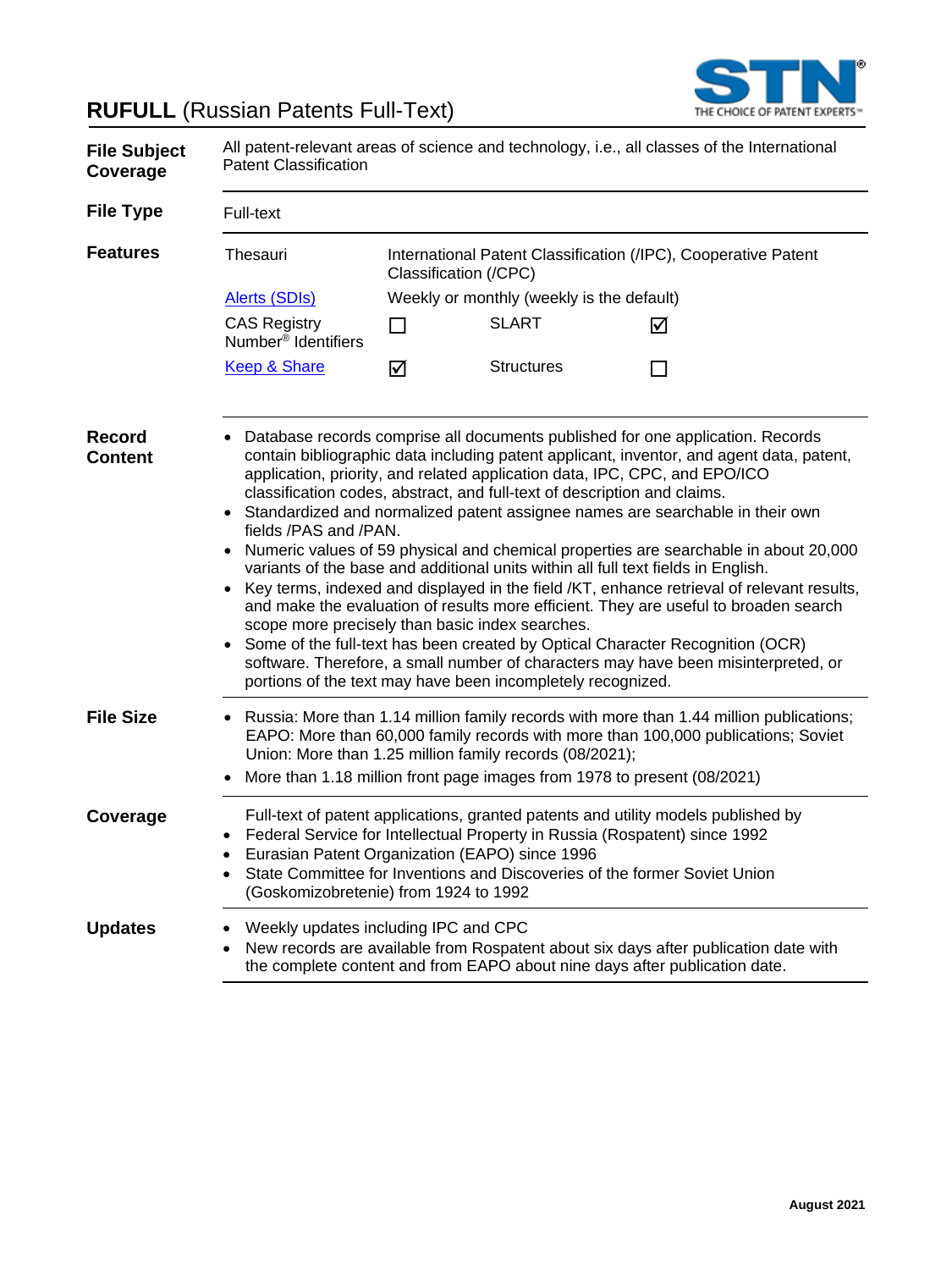| Language                           | $\bullet$ English<br>Abstracts, detailed descriptions and claims are machine translated to English or from<br>equivalent documents, titles are human translated.                                                                                                                                                                                             |
|------------------------------------|--------------------------------------------------------------------------------------------------------------------------------------------------------------------------------------------------------------------------------------------------------------------------------------------------------------------------------------------------------------|
| <b>Database</b><br><b>Producer</b> | LexisNexis Univentio BV<br>Galileiweg 8<br>2333 BD Leiden<br><b>The Netherlands</b><br>Phone: (+31) 88-6390000<br>Email: customersupport@univentio.com<br>Copyright Holder                                                                                                                                                                                   |
| <b>Database</b><br><b>Supplier</b> | <b>FIZ Karlsruhe</b><br><b>STN Europe</b><br>P.O. Box 2465<br>76012 Karlsruhe<br>Germany<br>Phone: +49-7247-808-555<br>+49-7247-808-259<br>Fax:<br>Email: helpdesk@fiz-karlsruhe.de                                                                                                                                                                          |
| <b>Sources</b>                     | Patent applications, granted patents, and utility models by the Federal Service for<br>Intellectual Property in Russia (Rospatent), by the Eurasian Patent Organization (EAPO),<br>and by the State Committee for Inventions and Discoveries of the former Soviet Union<br>(Goskomizobretenie)                                                               |
| <b>User Aids</b>                   | Online Helps (HELP DIRECTORY lists all help messages available)<br>Help for numeric property search: HELP NPS<br>٠<br>Help for key terms: HELP KEY TERMS<br>Help for normalized patent assignee names: HELP PAN<br><b>STNGUIDE</b>                                                                                                                           |
| <b>Cluster</b>                     | AEROTECH<br><b>ALLBIB</b><br>AUTHORS<br><b>CORPSOURCE</b><br><b>ENGINEERING</b><br>$\bullet$<br><b>FULLTEXT</b><br><b>HPATENTS</b><br><b>NPS</b><br>$\bullet$<br><b>PATENTS</b><br><b>PNTTEXT</b><br><b>STN Database Clusters information:</b><br>http://www.stn-international.com/en/customersupport/customer-<br>support#cluster+%7C+subjects+%7C+features |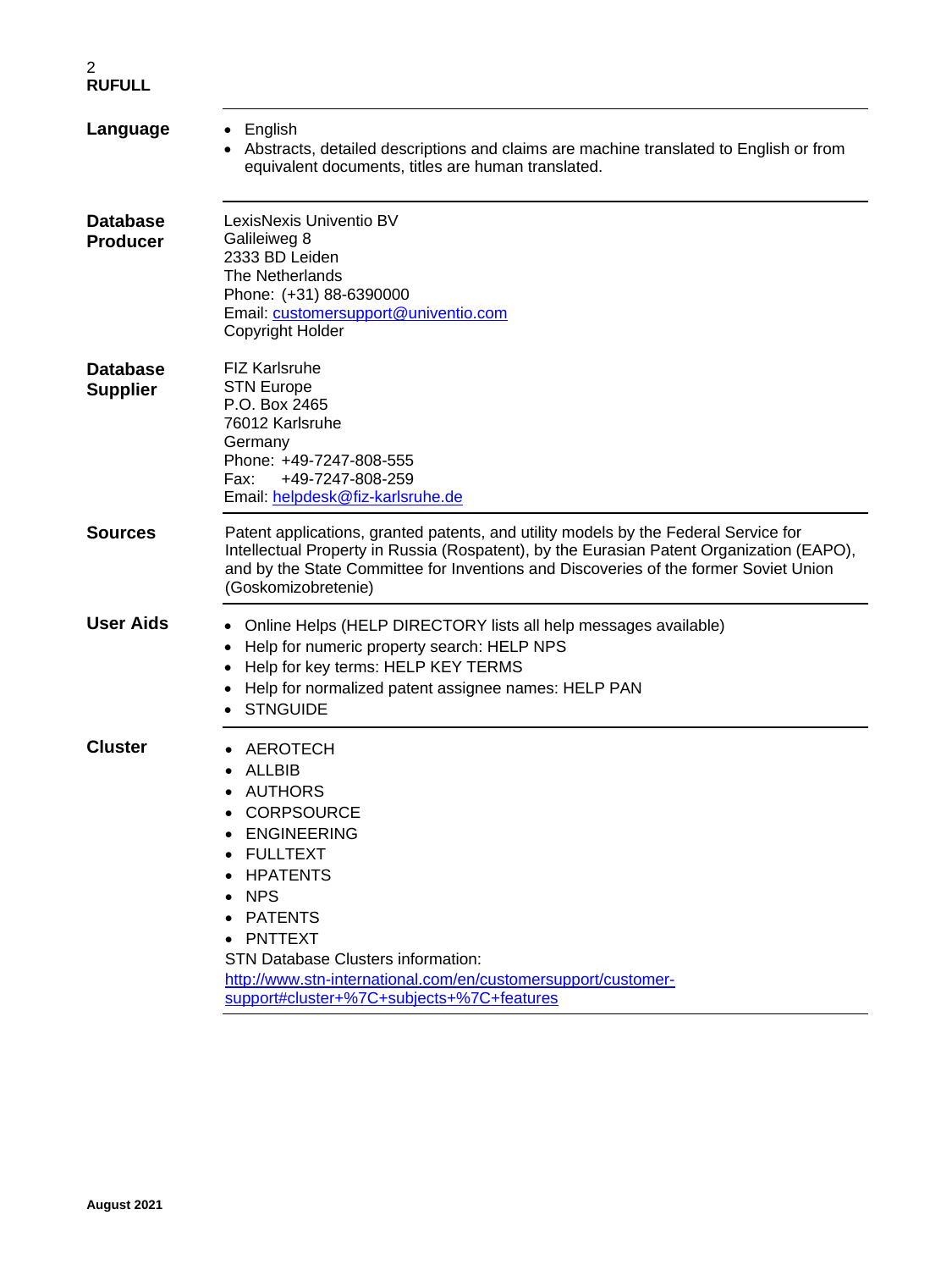## **Search and Display Field Codes**

If multiple search terms are linked with the AND-operator, all terms are searched in the complete database record, i.e. in all publications referring to one application. For a search in a specific publication of the record, connect the search term and the patent kind code with the (L)-proximity operator, e.g. S BOREHOLE/AB,TI,CLM (L) RUA/PK limits the search to Russian applications RUA.

Fields that allow left truncation are indicated by an asterisk (\*).

### **General Search Fields**

| <b>Search Field Name</b>                                                                                                                                                                                                                                                                                                                                                                                                                                                                                                                                     | <b>Search</b><br>Code                                                                                                                                                | <b>Search Examples</b>                                                                                                                                                                                                                                                                                                                                  | <b>Display</b><br><b>Codes</b>                                                                                                                                                                      |
|--------------------------------------------------------------------------------------------------------------------------------------------------------------------------------------------------------------------------------------------------------------------------------------------------------------------------------------------------------------------------------------------------------------------------------------------------------------------------------------------------------------------------------------------------------------|----------------------------------------------------------------------------------------------------------------------------------------------------------------------|---------------------------------------------------------------------------------------------------------------------------------------------------------------------------------------------------------------------------------------------------------------------------------------------------------------------------------------------------------|-----------------------------------------------------------------------------------------------------------------------------------------------------------------------------------------------------|
| Basic Index* (contains single words from title<br>(TIEN), abstract (AB), detailed description<br>(DETD), claims (CLM), main claims<br>(MCLM) fields), and keyterms (KT)                                                                                                                                                                                                                                                                                                                                                                                      | None<br>or<br>/BI                                                                                                                                                    | S TRANSISTOR AND<br><b>ELECTRODE</b><br>S ACOUSTIC SENSOR<br>S ?TRANSFER?                                                                                                                                                                                                                                                                               | TIEN, AB,<br>ABEN, DETD,<br>DETDEN,<br>CLM,<br>CLMEN,<br>MCLM,<br>MCLMEN, KT                                                                                                                        |
| Abstract*                                                                                                                                                                                                                                                                                                                                                                                                                                                                                                                                                    | /AB, /ABEN                                                                                                                                                           | S BOREHOLE/AB                                                                                                                                                                                                                                                                                                                                           | AB                                                                                                                                                                                                  |
| <b>Accession Number</b><br>Agent                                                                                                                                                                                                                                                                                                                                                                                                                                                                                                                             | /AN<br>/AG                                                                                                                                                           | S 599999/AN<br>S TOMSKAJA ELENA<br><b>VLADIMIROVNA/AG</b>                                                                                                                                                                                                                                                                                               | AN<br>AG                                                                                                                                                                                            |
| <b>Application Country</b><br>(WIPO code and text)                                                                                                                                                                                                                                                                                                                                                                                                                                                                                                           | /AC                                                                                                                                                                  | S EA/AC                                                                                                                                                                                                                                                                                                                                                 | AI                                                                                                                                                                                                  |
| Application Date (1)                                                                                                                                                                                                                                                                                                                                                                                                                                                                                                                                         | /AD                                                                                                                                                                  | S AD=JAN 2011                                                                                                                                                                                                                                                                                                                                           | AI                                                                                                                                                                                                  |
| Application Number (2)                                                                                                                                                                                                                                                                                                                                                                                                                                                                                                                                       | $A$ P<br>(or /APPS)                                                                                                                                                  | S RU 2014-123503/AP                                                                                                                                                                                                                                                                                                                                     | AI                                                                                                                                                                                                  |
| Application Number, Original<br>Application Year (1)<br>Claims*<br>Claims (English)<br>Cooperative Patent Classification (3)<br>Cooperative Patent Classification, Action<br><b>Date</b><br>Cooperative Patent Classification, Keyword<br>Cooperative Patent Classification, Version<br>Data Entry Date (1)<br>Data Update Date (1)<br>Document Type<br>(code and text)<br>Entry Date (1)<br>Entry Date of Fulltext (1)<br>EPC, Keyword Terms<br>European Patent Classification<br><b>Field Availability</b><br>International Patent Classification (Version | /APO<br>/AY<br>/CLM<br>/CLMEN<br>/CPC<br>/CPC.ACD<br>/CPC.KW<br>/CPC.VER<br>/DED<br>/DUPD<br>/DT<br>(or $/TC$ )<br>/ED<br>/EDTX<br>/EPC.KW<br>/EPC<br>/FA<br>$I$ IPC | S RU2014123503/15/APO<br>S AY>=2005<br>S DERIVATION/CLMS<br>S DERIVATION/CLMEN<br>S C12N0009/CPC<br>S 20121113/CPC.ACD<br>S C12N0009/CPC (S) I/CPC.KW<br>S 20130101/CPC.VER<br>S 20190930-20191031/DED<br>S 20190827/DUPD<br>S PATENT/DT<br>S ED=DEC 2013<br>S EDTX>20191130<br>S B22F3-00/EPC.KW<br>S A01B0001-02B/EPC<br>S AB/FA<br>S A01B0001-16/IPC | <b>APO</b><br>AI<br><b>CLM</b><br>CLMEN, CLM<br><b>CPC</b><br>CPC.TAB<br>CPC.TAB<br>CPC.TAB<br><b>DED</b><br><b>DUPD</b><br>DT<br>ED.<br><b>EDTX</b><br><b>EPC</b><br><b>EPC</b><br>FA<br>ICM, ICS, |
| $1-8)$<br>(ICA, ICI, ICM, ICS, IPCI, IPCR) (3)<br>International Patent Classification (Version<br>1-7) (ICA, ICI, ICM, ICS)                                                                                                                                                                                                                                                                                                                                                                                                                                  | /IC                                                                                                                                                                  | S A47J051-06/IC                                                                                                                                                                                                                                                                                                                                         | IPCI, IPCR<br>IC, ICM, ICS                                                                                                                                                                          |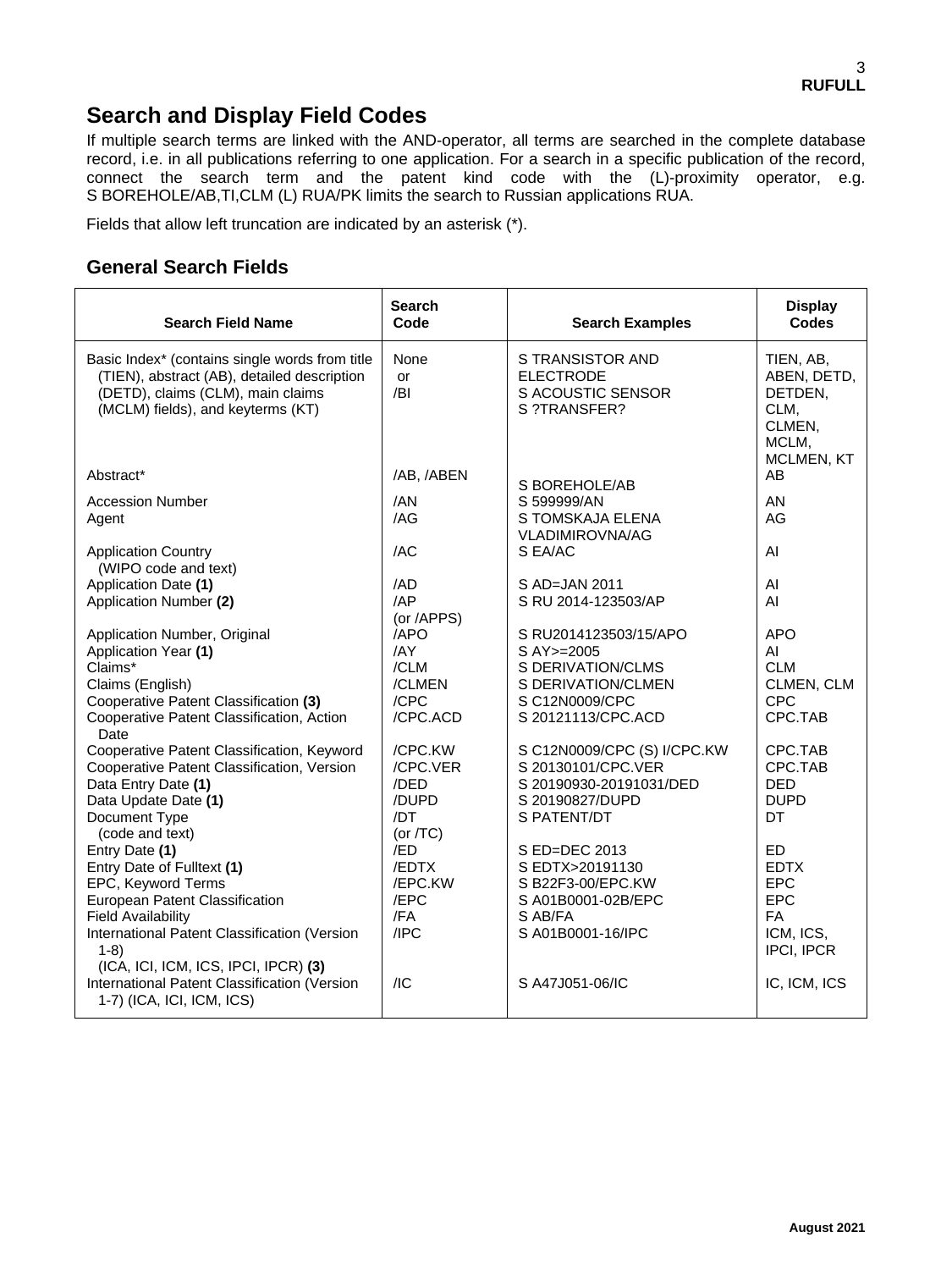# **General Search Fields (cont'd)**

| <b>Search Field Name</b>                                                                                                                                                                                                            | Search<br>Code                                                                            | <b>Search Examples</b>                                                                                                                              | <b>Display</b><br><b>Codes</b>                                                      |
|-------------------------------------------------------------------------------------------------------------------------------------------------------------------------------------------------------------------------------------|-------------------------------------------------------------------------------------------|-----------------------------------------------------------------------------------------------------------------------------------------------------|-------------------------------------------------------------------------------------|
| Inventor                                                                                                                                                                                                                            | /IN<br>(or /AU)                                                                           | S PARK A REUM/IN                                                                                                                                    | IN                                                                                  |
| Inventor, Country (WIPO code and text)<br>IPC, Action Date<br>IPC, Additional<br>IPC, Index (complementary)                                                                                                                         | /IN.CNY<br>/IPC.ACD<br>/IPCI<br>/ Cl                                                      | S RU/IN.CNY<br>S 13 JAN 2006/IPC.ACD<br>S B21B0001/IPCI<br>S B29K105-08/ICI<br>S A61K031:40/ICI                                                     | IN, IN.CNY<br><b>IPC.TAB</b><br>IPCI, IPCI<br>ICI, IC                               |
| IPC, Initial<br>IPC, Keyword Terms                                                                                                                                                                                                  | /IPC.KW<br>/ICA (or<br>/IPCA)                                                             | S INITIAL/IPC.KW<br>S F16H061-14/ICA                                                                                                                | <b>IPC.TAB</b><br>ICA, IC                                                           |
| IPC, Main                                                                                                                                                                                                                           | /ICM (or<br>IPCM)                                                                         | S B29B001-06/ICM                                                                                                                                    | ICM, IC                                                                             |
| IPC, Reclassified<br>IPC, Reform<br>IPC, Secondary                                                                                                                                                                                  | /IPCR<br>/IPC.REF<br>/ICS (or<br>IPCS)                                                    | S B21D0007-08/IPCR<br>S A01B0001-16/IPC.REF<br>S B29H003-00/ICS                                                                                     | IPCR, IPC<br>IPC.TAB<br>ICS, IC                                                     |
| IPC, Version                                                                                                                                                                                                                        | /IPC.VER<br>(or                                                                           | S 7/IPC.VER                                                                                                                                         | <b>IPC.TAB</b>                                                                      |
| <b>Key Terms</b><br>Language (code and text)<br>Language, Filing (code and text)<br>Main Claim*<br>Main Claim (English)<br>Number of Claims (1)<br>Number of Paragraphs in DETD<br>(Detailed Description) (1)<br>Patent Assignee(4) | IC.VER)<br>/KT<br>/LA<br>/LAF<br>/MCLM<br>/MCLMEN<br>/CLMN<br>/DETN<br>/PA<br>(or $/CS$ ) | S (LASER (3A) SOURCE?)/KT<br>S RU/LA<br>S RU/LAF<br>S LASER/MCLM<br>S LASER/MCLMEN<br>S 5-10/CLMN<br>S 20-30/DETN<br>S SAMSUNG/PA                   | KT<br>LA<br>LAF<br><b>MCLM</b><br><b>MCLMEN</b><br><b>CLMN</b><br><b>DETN</b><br>PA |
| Patent Assignee, Country<br><b>Patent Applicant Normalized</b><br>Patent Applicant Standardized                                                                                                                                     | /PA.CNY<br>/PAN<br>/PAS                                                                   | S RU/PA.CNY<br>S SAMSUNG/PAN<br>S SAMSUNG AEROSPACE<br><b>INDUSTRIES/PAS</b>                                                                        | PA, PA.CNY<br><b>PAN</b><br><b>PAS</b>                                              |
| Patent Country (WIPO code and text)<br>Patent Information Publication Type                                                                                                                                                          | /PC<br>/PIT                                                                               | S EA/PC<br>S RUA APPLICATION FOR<br><b>INVENTION (PUBLISHED FROM</b><br>19921014)/PIT                                                               | PI<br>PIT                                                                           |
| <b>Patent Kind Code</b><br>Patent Number (2)                                                                                                                                                                                        | /PK<br>/PN<br>(or /PATS)                                                                  | S RUA3/PK<br>S EA2015091398/PN                                                                                                                      | PI<br>PI                                                                            |
| Patent Number, Original<br>Patent Number/Kind Code<br><b>Physical Properties</b><br><b>Priority Country</b><br>(WIPO code and text)<br>Priority Date (1)                                                                            | /PNO<br>/PNK<br>/PHP<br>/PRC<br>/PRD                                                      | S RU2014123503/PNO<br>S RU2733410 C2/PNK<br>S PHV/PHP (S) BUFFER/BI<br>S RU/PRC<br>S KOREA, REPUBLIC OF/PRC<br>S PRD=MAY, 20 2003<br>S 20030520/PRD | <b>PNO</b><br>PI<br><b>KWIC</b><br><b>PRN</b><br><b>PRN</b>                         |
| Priority Date, First (1)<br>Priority Number (2)<br>Priority Number, Original                                                                                                                                                        | /PRDF<br>/PRN<br>/PRNO                                                                    | S 20010704/PRDF<br>S AT1982-2545/PRN<br>S AT0100016/PRNO                                                                                            | <b>PRN</b><br><b>PRN</b><br>PRNO, PRAO                                              |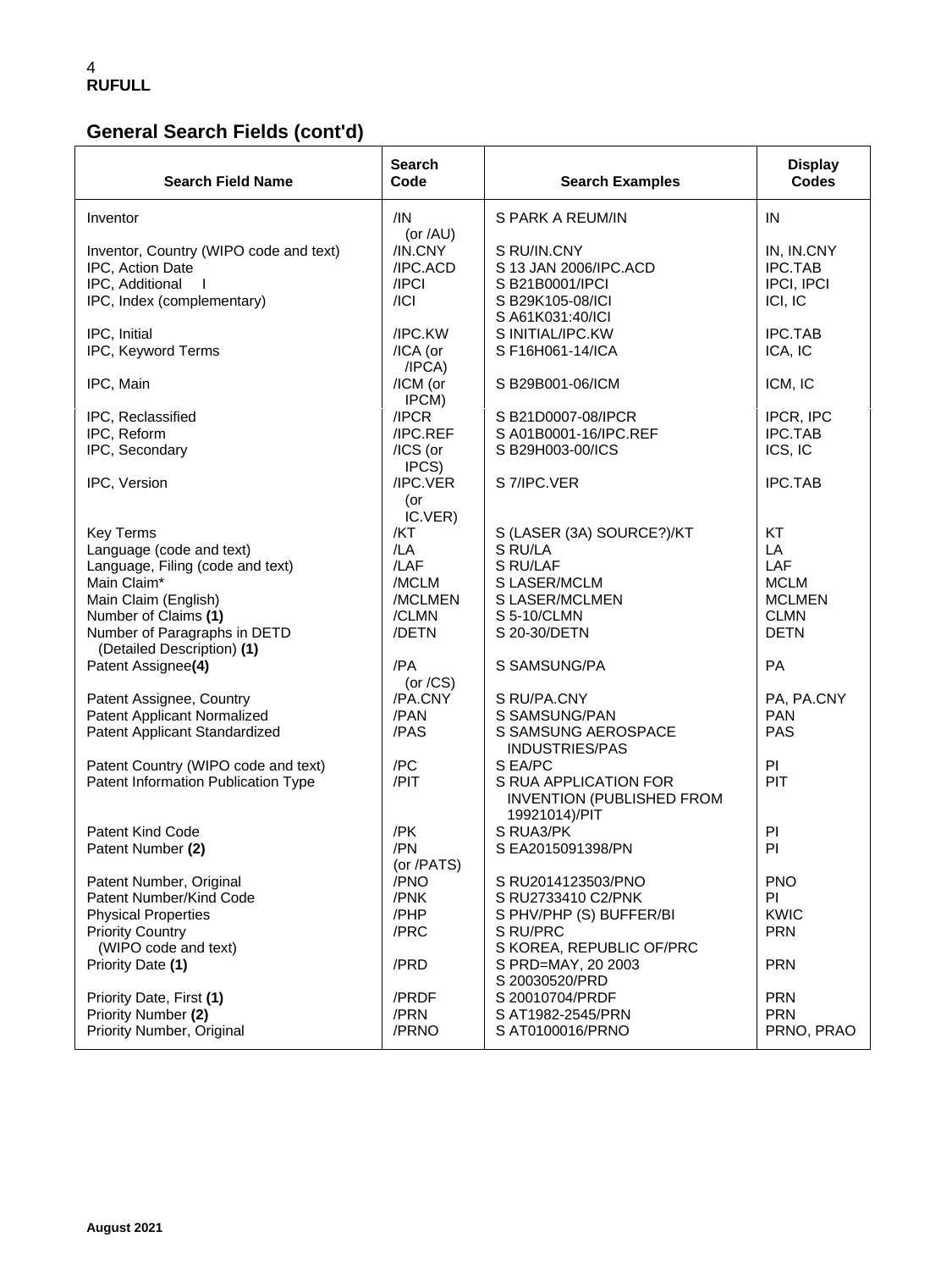### **General Search Fields (cont'd)**

| <b>Search Field Name</b>            | <b>Search</b><br>Code | <b>Search Examples</b> | <b>Display</b><br><b>Codes</b> |
|-------------------------------------|-----------------------|------------------------|--------------------------------|
| Priority Year (1)                   | /PRY                  | S 1999/PRY             | <b>PRN</b>                     |
| Priority Year, First (1)            | /PRYF                 | S 1999/PRYF            | <b>PRN</b>                     |
| Publication Date (1)                | /PD                   | S 19990108/PRD         | PI                             |
| Publication Year (1)                | /PY                   | S 2017/PY              | PI                             |
| <b>Related Patent Country</b>       | /RLC                  | S WO/RLC               | <b>RLI</b>                     |
| <b>Related Application Number</b>   | /RLN                  | S WO1982-JP96/RLN      | <b>RLI</b>                     |
| <b>Related Application Date (1)</b> | /RLD                  | S 20120109/RLD         | <b>RLI</b>                     |
| <b>Related Application Type</b>     | /RLT                  | S PCT APPLICATION/RLT  | <b>RLI</b>                     |
| <b>Related Application Year (1)</b> | /RLY                  | S 2017/RLY             | <b>RLI</b>                     |
| <b>Related Patent Number</b>        | /RLPN                 | S WO2000000071/RLPN    | <b>RLI</b>                     |
| Title (English)*                    | TI. TIEN              | S LASER/TI             | TI. TIEN                       |
| Update Date (1)                     | /UP                   | S 20191113/UP          | UP                             |
| Update Date Text (1)                | /UPTX                 | S 20191030/UPTX        | <b>UPTX</b>                    |

**(1)** Numeric search field that may be searched using numeric operators or ranges.

**(2)** By default, patent numbers, application and priority numbers are displayed in STN Format. To display them in Derwent format, enter SET PATENT DERWENT at an arrow prompt. To reset display to STN Format, enter SET PATENT STN.

**(3)** An online thesaurus is available in this field.

**(4)** Search with implied (S) proximity is available in this field.

## **Super Search Fields**

Enter a super search code to execute a search in one or more fields that may contain the desired information. Super search fields facilitate crossfile and multifile searching. EXPAND may not be used with super search fields. Use EXPAND with the individual field codes instead.

| <b>Search</b><br>Code | <b>Fields</b><br><b>Searched</b> | <b>Search Examples</b> | <b>Display</b><br><b>Codes</b> |
|-----------------------|----------------------------------|------------------------|--------------------------------|
| /APPS                 | AP, PRN                          | S RU2017-117295 APPS   | AI, PRAI,<br><b>APPS</b>       |
| /PASS                 | PA, PA.T, PAS,<br><b>PAN</b>     | S SAMSUNG/PASS         | PA, PAS,<br>PAN, PASS          |
| /PATS                 | PN, RLPN                         | S RU2747967/PATS       | PN, RLPN,<br><b>PATS</b>       |
|                       |                                  |                        |                                |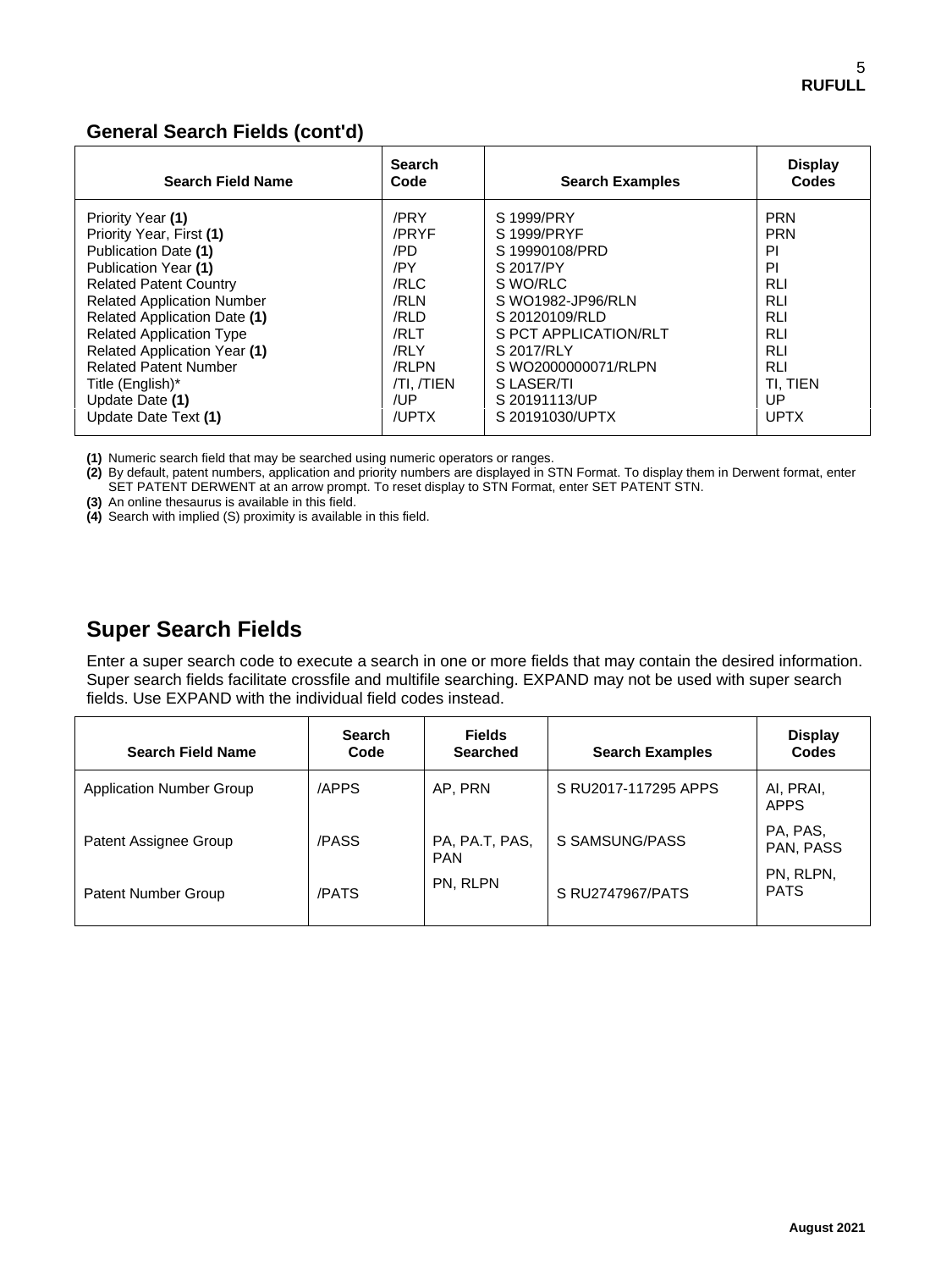# **Property Fields1)**

In RUFULL a numeric search for a specific set of physical properties (/PHP) is available within the full-text fields (TI, AB, DETD, CLM, BI). The numeric values are not displayed as single fields, but highlighted within the hit displays.

Use EXPAND/PHP to search for all available physical properties. A search with the respective field codes will be carried out in all database fields with English text. The /PHP index contains a complete list of codes and related text for all physical properties available for numeric search.

| /AOS<br>Mol<br>S 10/AOS<br>Amount of substance<br>mol<br>/BIR<br><b>Bit Rate</b><br>Bit/Second<br>bit/s<br>S 8000-10000/BIR<br>/BIT<br>Stored Information<br>Bit<br>Bit<br>S BIT > 3 MEGABIT<br>$\mathsf F$<br>/CAP<br>Farad<br>S 1-10 MF/CAP<br>Capacitance<br>/CATA<br>Catalytic Activity<br>Katal<br>kat<br>S 1-10/KATA<br>/CDN<br><b>Current Density</b><br>A/m <sup>2</sup><br>Ampere/Square Meter<br>S CDN>10 A/M**2<br>/CMOL<br>Mol/Liter<br>Molarity, Molar<br>mol/L<br>S UREA/BI (S) 8/CMOL<br>Concentration<br>/CON<br>S<br>S 1S-3/CON<br>Conductance<br>Siemens<br>/DB<br>Decibel<br>Decibel<br>dB<br>S DB>50<br>/DEG<br>S CYLINDER/BI (S) 45/DEG<br>Degree<br>Degree | <b>Field</b><br>Code | <b>Property</b> | <b>Unit</b> | Symbol | <b>Search Examples</b> |
|----------------------------------------------------------------------------------------------------------------------------------------------------------------------------------------------------------------------------------------------------------------------------------------------------------------------------------------------------------------------------------------------------------------------------------------------------------------------------------------------------------------------------------------------------------------------------------------------------------------------------------------------------------------------------------|----------------------|-----------------|-------------|--------|------------------------|
|                                                                                                                                                                                                                                                                                                                                                                                                                                                                                                                                                                                                                                                                                  |                      |                 |             |        |                        |
|                                                                                                                                                                                                                                                                                                                                                                                                                                                                                                                                                                                                                                                                                  |                      |                 |             |        |                        |
|                                                                                                                                                                                                                                                                                                                                                                                                                                                                                                                                                                                                                                                                                  |                      |                 |             |        |                        |
|                                                                                                                                                                                                                                                                                                                                                                                                                                                                                                                                                                                                                                                                                  |                      |                 |             |        |                        |
|                                                                                                                                                                                                                                                                                                                                                                                                                                                                                                                                                                                                                                                                                  |                      |                 |             |        |                        |
|                                                                                                                                                                                                                                                                                                                                                                                                                                                                                                                                                                                                                                                                                  |                      |                 |             |        |                        |
|                                                                                                                                                                                                                                                                                                                                                                                                                                                                                                                                                                                                                                                                                  |                      |                 |             |        |                        |
|                                                                                                                                                                                                                                                                                                                                                                                                                                                                                                                                                                                                                                                                                  |                      |                 |             |        |                        |
|                                                                                                                                                                                                                                                                                                                                                                                                                                                                                                                                                                                                                                                                                  |                      |                 |             |        |                        |
|                                                                                                                                                                                                                                                                                                                                                                                                                                                                                                                                                                                                                                                                                  |                      |                 |             |        |                        |
|                                                                                                                                                                                                                                                                                                                                                                                                                                                                                                                                                                                                                                                                                  |                      |                 |             |        |                        |
| Density (Mass<br>$/$ DEN $/$ $/$ C $)$<br>Kilogram/Cubic Meter<br>S 5E-3-10E-3/DEN<br>kg/m <sup>3</sup><br>Concentration                                                                                                                                                                                                                                                                                                                                                                                                                                                                                                                                                         |                      |                 |             |        |                        |
| Sv<br>/DEQ<br>Dose Equivalent<br>Sievert<br>S 100/DEQ                                                                                                                                                                                                                                                                                                                                                                                                                                                                                                                                                                                                                            |                      |                 |             |        |                        |
| /DOA<br>Milligram/Kilogram/Day<br>S 300/DOA<br>Dosage<br>mg/kg/day                                                                                                                                                                                                                                                                                                                                                                                                                                                                                                                                                                                                               |                      |                 |             |        |                        |
| /DOS<br>Milligram/Kilogram<br>S DOS>0.8<br>Dosage<br>mg/kg                                                                                                                                                                                                                                                                                                                                                                                                                                                                                                                                                                                                                       |                      |                 |             |        |                        |
| (ILD50)                                                                                                                                                                                                                                                                                                                                                                                                                                                                                                                                                                                                                                                                          |                      |                 |             |        |                        |
| /DV<br>Viscosity, dynamic<br>Pascal * Second<br>Pa * s<br>S DV>5000                                                                                                                                                                                                                                                                                                                                                                                                                                                                                                                                                                                                              |                      |                 |             |        |                        |
| Electric Charge<br>/ECH<br>Coulomb<br>S 0.0001-0.001/ECH<br>С                                                                                                                                                                                                                                                                                                                                                                                                                                                                                                                                                                                                                    |                      |                 |             |        |                        |
| (/CHA)                                                                                                                                                                                                                                                                                                                                                                                                                                                                                                                                                                                                                                                                           |                      |                 |             |        |                        |
| Siemens/Meter<br>S/m<br>/ECO<br><b>Electrical Conductivity</b><br>S ECO>800 S/M (15A) AQUEOUS                                                                                                                                                                                                                                                                                                                                                                                                                                                                                                                                                                                    |                      |                 |             |        |                        |
| $($ <i>(FCND)</i>                                                                                                                                                                                                                                                                                                                                                                                                                                                                                                                                                                                                                                                                |                      |                 |             |        |                        |
| /ELC<br><b>Electric Current</b><br>S 1-10/ELC<br>A<br>Ampere                                                                                                                                                                                                                                                                                                                                                                                                                                                                                                                                                                                                                     |                      |                 |             |        |                        |
| (/ECC)                                                                                                                                                                                                                                                                                                                                                                                                                                                                                                                                                                                                                                                                           |                      |                 |             |        |                        |
| /ELF<br><b>Electric Field</b><br>Volt/Meter<br>V/m<br>S 200/ELF                                                                                                                                                                                                                                                                                                                                                                                                                                                                                                                                                                                                                  |                      |                 |             |        |                        |
| (/ECF)                                                                                                                                                                                                                                                                                                                                                                                                                                                                                                                                                                                                                                                                           |                      |                 |             |        |                        |
| /ENE<br>J<br>S DROPLETS (10A) 40 JOULE -<br>Energy<br>Joule                                                                                                                                                                                                                                                                                                                                                                                                                                                                                                                                                                                                                      |                      |                 |             |        |                        |
| 70 JOULE /ENE                                                                                                                                                                                                                                                                                                                                                                                                                                                                                                                                                                                                                                                                    |                      |                 |             |        |                        |
| Ohm * Meter<br>Ohm * m<br>S ERE>0.1<br>/ERE<br><b>Electrical Resistivity</b>                                                                                                                                                                                                                                                                                                                                                                                                                                                                                                                                                                                                     |                      |                 |             |        |                        |
| $($ <i>(FRES)</i><br>/FOR<br>Newton<br>S 50 N / FOR<br>Force<br>N                                                                                                                                                                                                                                                                                                                                                                                                                                                                                                                                                                                                                |                      |                 |             |        |                        |
| S OSCILLAT?/BI (S) 1-3/FRE<br>$/$ FRE $($ /F $)$<br>Frequency<br>Hertz<br>Hz.                                                                                                                                                                                                                                                                                                                                                                                                                                                                                                                                                                                                    |                      |                 |             |        |                        |
| IU<br><b>International Unit</b><br>S IU>1000 (P) VITAMIN A<br>/IU<br>none                                                                                                                                                                                                                                                                                                                                                                                                                                                                                                                                                                                                        |                      |                 |             |        |                        |
| $m^2/s$<br>/KV<br>Viscosity, kinematic<br>Square Meter/Second<br>S METHYLPOLYSILOXANES/BI (10A)                                                                                                                                                                                                                                                                                                                                                                                                                                                                                                                                                                                  |                      |                 |             |        |                        |
| 200-300 CST /KV                                                                                                                                                                                                                                                                                                                                                                                                                                                                                                                                                                                                                                                                  |                      |                 |             |        |                        |
| /LEN<br>Length, Size<br>Meter<br>S 1-4/LEN<br>m                                                                                                                                                                                                                                                                                                                                                                                                                                                                                                                                                                                                                                  |                      |                 |             |        |                        |
| (/SIZ)                                                                                                                                                                                                                                                                                                                                                                                                                                                                                                                                                                                                                                                                           |                      |                 |             |        |                        |
| /LUME<br>Luminous Emittance,<br>Lux<br>lx<br>S 10-50/LUME                                                                                                                                                                                                                                                                                                                                                                                                                                                                                                                                                                                                                        |                      |                 |             |        |                        |
| Illuminance                                                                                                                                                                                                                                                                                                                                                                                                                                                                                                                                                                                                                                                                      |                      |                 |             |        |                        |
| /LUMF<br>Luminous Flux<br>S LUMF>1000<br>Lumen<br>Lm                                                                                                                                                                                                                                                                                                                                                                                                                                                                                                                                                                                                                             |                      |                 |             |        |                        |
| /LUMI<br>Luminous Intensity<br>Candela<br>S LUMI<4<br>cd                                                                                                                                                                                                                                                                                                                                                                                                                                                                                                                                                                                                                         |                      |                 |             |        |                        |
| /M<br>Mass<br>Kilogram<br>S ALLOY/BI (30A) 1E-10-1E-5/M<br>kg                                                                                                                                                                                                                                                                                                                                                                                                                                                                                                                                                                                                                    |                      |                 |             |        |                        |
| /MCH<br>Mass to Charge Ratio<br>$S$ MCH $=$ 1<br>none<br>m/z                                                                                                                                                                                                                                                                                                                                                                                                                                                                                                                                                                                                                     |                      |                 |             |        |                        |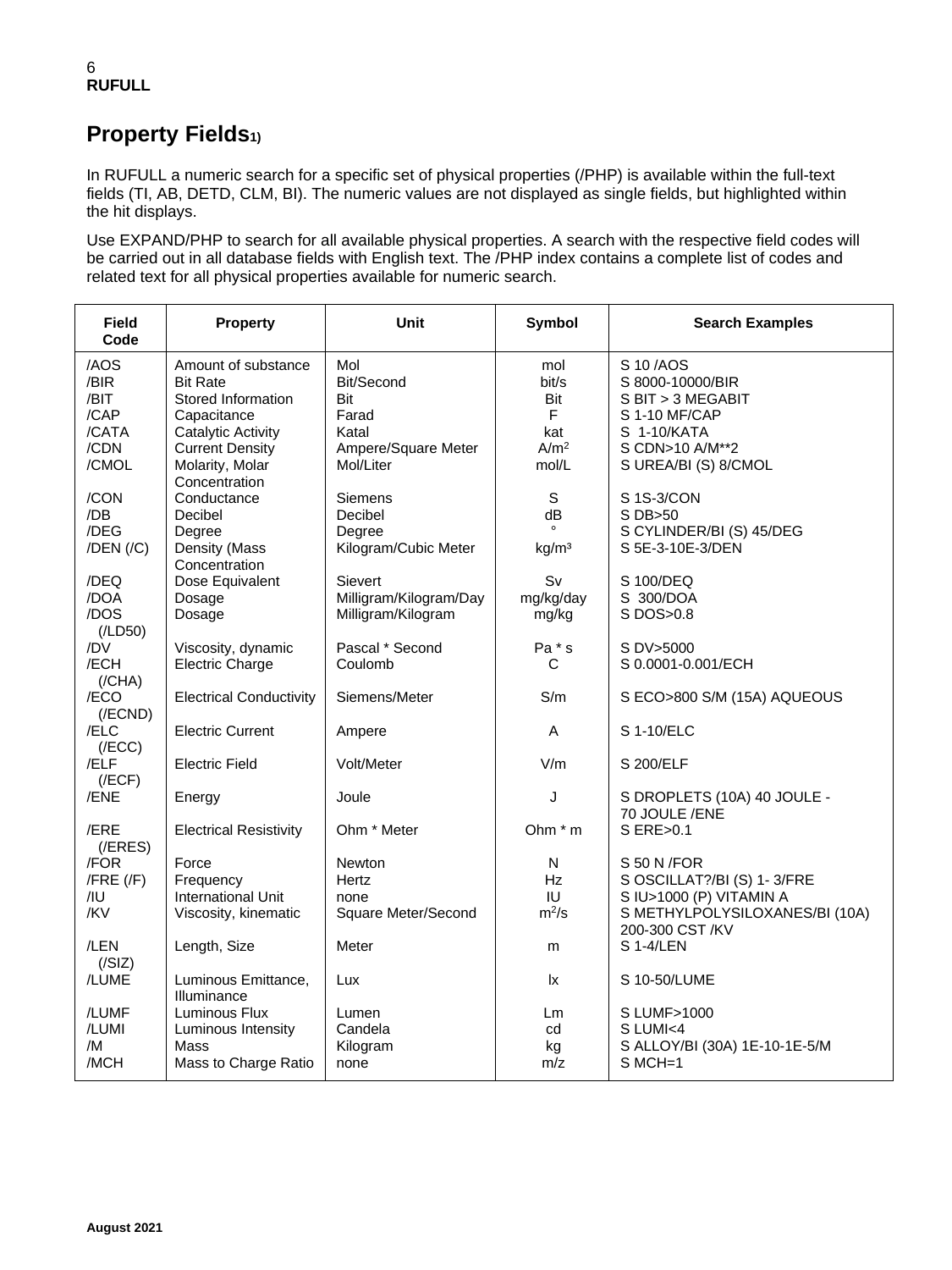# **Property Fields1) (cont'd)**

| <b>Field</b><br>Code  | <b>Property</b>                                              | Unit                      | Symbol               | <b>Search Examples</b>                                         |
|-----------------------|--------------------------------------------------------------|---------------------------|----------------------|----------------------------------------------------------------|
| /MFD<br>(MFS)         | Magnetic Flux<br>Density                                     | Tesla                     | T                    | S MFD>102                                                      |
| /MFR<br>(MFL)         | Mass Flow Rate                                               | Kilogram/Second           | kg/s                 | S MFR<0.1                                                      |
| /MFST                 | Magnetic Field<br>Strength                                   | Ampere/Meter              | A/m                  | S MFST/PHP                                                     |
| /MM (/MW,<br>/MOM)    | <b>Molar Mass</b>                                            | Gram/Mol                  | g/mol                | S 2000-3000 G/MOL/MM                                           |
| /MOLS<br>/MVR         | Molality of Substance<br>Melt Volume Rate,<br>Melt Flow Rate | Mol/Kilogram<br>none      | mol/kg<br>$q/10$ min | S 01.-10 MOL/KG/MOLS<br>S 3/MVR                                |
| /PER                  | Percent<br>(Proportionality)                                 | none                      | $\frac{0}{0}$        | S POLYMER?/AB (5A) 4/PER                                       |
| /PHV<br>$($ /PH $)$   | pH Value                                                     | pH                        | pH                   | S 7.4-7.6/PHV                                                  |
| /POW<br>$($ /PW $)$   | Power                                                        | Watt                      | W                    | S "HG-XE-?"/BI (S) 100-200<br><b>WATT/POW</b>                  |
| /PPM                  | Parts per million                                            | Ppm                       | ppm                  | S 100 PPM /PPM (10A)<br><b>ADDITIVE/BI</b>                     |
| $/PRES$ $//P)$        | Pressure                                                     | Pascal                    | Pa                   | S (VACUUM (5A) DISTILL?)/BI (S)<br>1000-1100/PRES              |
| /RAD                  | Radioactivity                                                | Becquerel                 | <b>Bq</b>            | S RAD/PHP                                                      |
| /RES<br>/RI           | <b>Electrical Resistance</b><br>Refractive Index             | Ohm<br>none               | Ohm                  | S SENSOR /BI (S) 10-100/RES<br>S 3-4/RI                        |
| /RSP                  | <b>Rotational Speed</b>                                      | Revolution/Minute         | rpm                  | S 2 RPM - 100 RPM / RSP (S)                                    |
| /SAR                  | Area /Surface Area                                           | Square Meter              | m <sup>2</sup>       | <b>ENGINE/BI</b><br>S PLATE/BI (S) 10 M**2 - 100<br>M**2/SAR   |
| /SOL<br>( / SLB)      | Solubility                                                   | Gram/100 gram             | g/100 g              | S SOL>20 G/100G (5A) WATER                                     |
| /SSAM                 | Specific Surface<br>Area, Mass                               | Square Meter/<br>Kilogram | m2/kg                | S 9/SSAM                                                       |
| /STSC<br>(/ST)        | Surface Tension                                              | Joule /Square Meter       | J/m <sup>2</sup>     | S 60 J/M**2/STSC                                               |
| /TCO<br>$($ /TCND $)$ | <b>Thermal Conductivity</b>                                  | Watt/Meter * Kelvin       | $W/m * K$            | S 1/TCO (S) HEAT?                                              |
| $/TEMP$ $/$ T)        | Temperature                                                  | Kelvin                    | K                    | S 20-25/TEMP                                                   |
| /TEX                  | <b>Tex</b>                                                   | Gram/Kilometer            | g/km                 | S 1-5/TEX                                                      |
| /TIM                  | Time                                                         | Second                    | s                    | S ?INCUB?/BI (10A) 50 S - 150 S<br>/TIM                        |
| $/$ VEL $($ /V $)$    | Velocity                                                     | Meter per Second          | m/s                  | S REDUC?/BI (S) 1E-3-5E-3/VEL                                  |
| /VELA                 | Velocity, angular                                            | Radian/Second             | rad/s                | S VELA>10                                                      |
| /VLR                  | <b>Volumetric Flow Rate</b>                                  | Cubic Meter/Second        | $m^3/s$              | S 1 M**3/S - 2 M**3/S /VLR (S)<br><b>ABRASIVE</b>              |
| /VOL                  | Volume                                                       | <b>Cubic Meter</b>        | m <sup>3</sup>       | S 1E-8-2E-8/VOL.EX                                             |
| /VOLT                 | Voltage                                                      | Volt                      | V                    | S TENSION/BI (10A) 5E-3 V<br><volt<7e-3v< td=""></volt<7e-3v<> |

**(1)** Exponential format is recommended for the search of particularly high or low values, e.g. 1.8E+7 or 1.8E7 (for 18000000) or 9.2E-8 (for 0.000000092).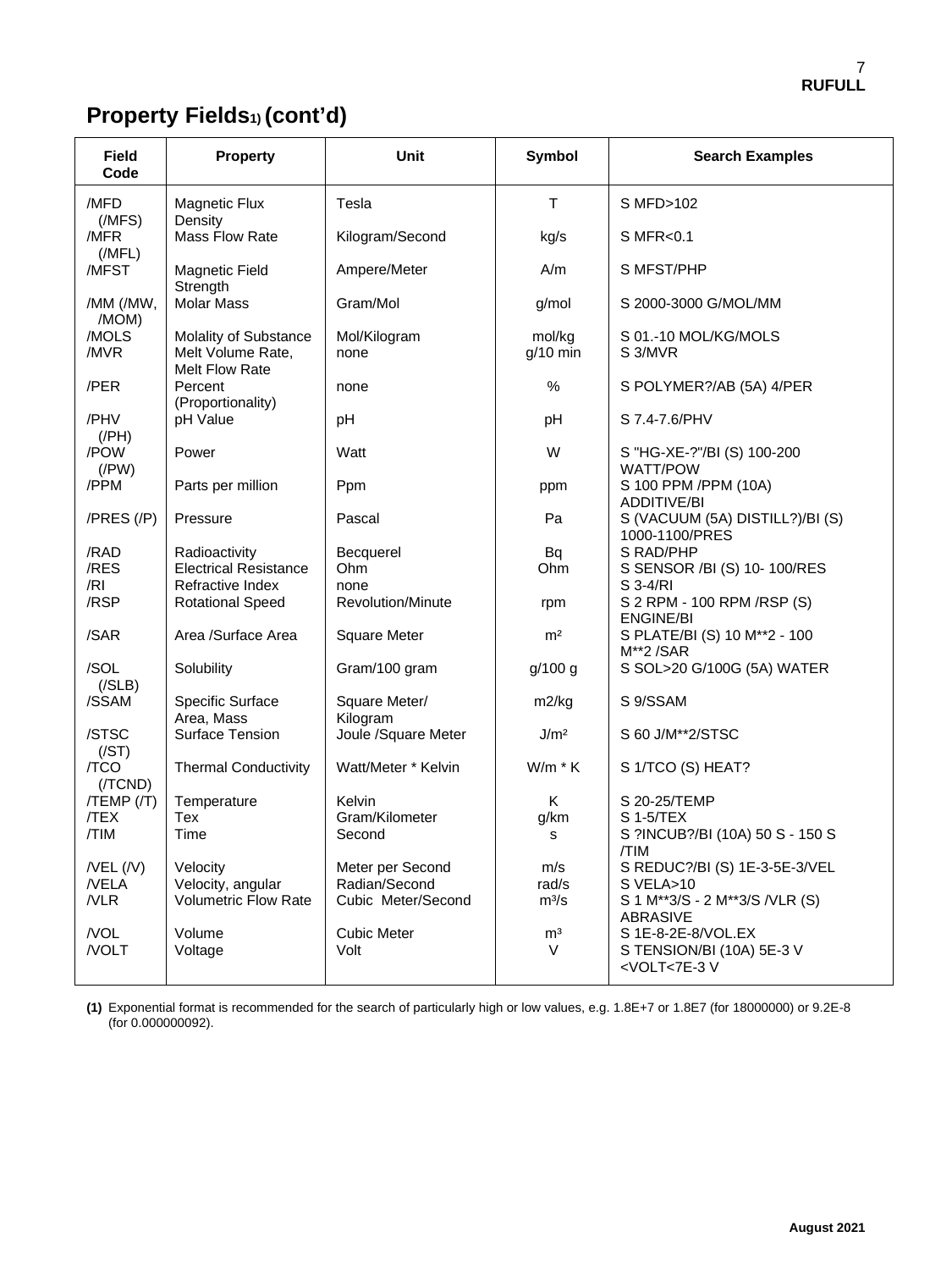## **International Patent Classification (/IPC) Thesaurus**

The classifications, validity and catchwords for the main headings and subheadings from the current (8th) edition of the WIPO International Patent Classification (IPC) manual are available. The classifications from the previous editions (1-7) are also available as separate thesauri. To EXPAND and SEARCH in the thesauri for editions 1–7, use the field code followed by the edition number, e.g., /IPC2, for the 2nd edition. Catchwords are included only in the thesauri for the 8th, 7th, 6th, and 5th editions.

| Code              | <b>Content</b>                                                  | <b>Examples</b>            |
|-------------------|-----------------------------------------------------------------|----------------------------|
| ADVANCED<br>(ADV) | Advanced Codes for the Core Level IPC Code                      | E A61K0006-06+ADVANCED/IPC |
| ALL.              | All Associated Terms (BT, SELF, NT, RT)                         | E C01C003-00+ALL/IPC       |
| BRO (MAN)         | <b>Complete Class</b>                                           | $E CO1C + BRO/IPC$         |
| ВT                | Broader Term (BT, SELF)                                         | E C01F001-00+BT/IPC        |
| CORE (COR)        | Core Codes for the Advanced Level IPC Code                      | E G08C0019-22+CORE/IPC     |
| ED                | Complete title of the SELF term and IPC manual edition          | E C01F001-00+ED/IPC        |
| HIE.              | Hierarchy Term (Broader and Narrower Term)<br>(BT, SELF, NT)    | E C01B003-00+HIE/IPC       |
| <b>INDEX</b>      | Complete title of the SELF term                                 | $E$ C01F001-00+INDEX/IPC   |
| KT                | Keyword Term (catchwords) (SELF, KT)                            | E CYANOGEN+KT/IPC          |
| <b>NEXT</b>       | <b>Next Classification</b>                                      | E C01C001-00+NEXT5/IPC     |
| NT                | Narrower Terms (SELF, NT)                                       | $E CO1C+NT/IPC$            |
| PREV              | <b>Previous Classification</b>                                  | E C01C001-12+PREV10/IPC    |
| RT (SIB)          | Related Terms (SELF, RT)                                        | E C01C003-20+RT/IPC        |
| ΤI                | Complete Title of the SELF Term and Broader Terms<br>(BT, SELF) | $E$ C01F001-00+TI/IPC      |

## **CPC Thesaurus**

This thesaurus is available in the /CPC search field. All relationship codes can be used with both the EXPAND and SEARCH commands.

| <b>Relationship Code</b> | Content                                                                 | <b>Search Examples</b>  |
|--------------------------|-------------------------------------------------------------------------|-------------------------|
| <b>ALL</b>               | All usually required terms (BT, SELF, CODE, DEF)                        | E C12M0001-005+ALL/CPC  |
| AUTO (1)                 | Automatic relationship (BT, SELF, CODE, DEF)                            | E G01J003-443+AUTO/CPC  |
| ВT                       | Broader terms (BT, SELF)                                                | E G01J0003-443+BT/CPC   |
| CODE                     | Classification Code (SELF, CODE)                                        | E CARTRIDGES+CODE/CPC   |
| <b>DEF</b>               | Definition (SELF, DEF)                                                  | E B65G0045-16+DEF/CPC   |
| HIE.                     | Hierarchy terms (all broader and narrower terms) (BT, SELF,<br>DEF. NT) | $E$ A01B0001+HIE/CPC    |
| КT                       | Keyword terms (SELF, KT)                                                | E LASER+KT/CPC          |
| <b>MAX</b>               | All associated terms                                                    | E G01J0003-44+MAX/CPC   |
| <b>NEXT</b>              | Next classification within the same class (SELF, NEXT)                  | E A01B0001-24+NEXT/CPC  |
| NEXT(n)                  | Next n classification within the same class                             | E A01B0001-24+NEXT3/CPC |
| NT                       | Narrower terms                                                          | E G05B0001-04+NT/CPC    |
| <b>PREV</b>              | Previous Code within the same class (SELF, PREV)                        | E G05B0019-00+PREV/CPC  |
| PREV(n)                  | Previous n classifications within the same class                        | E G05B0019-00+PREV2/CPC |
| Τl                       | Complete Title of SELF Term and Broader Terms (BT, SELF)                | E G05B0001-03+TI/CPC    |

**(1)** Automatic Relationship is SET OFF. In case of SET REL ON, the result of EXPAND or SEARCH without any relationship code is the same as described for AUTO.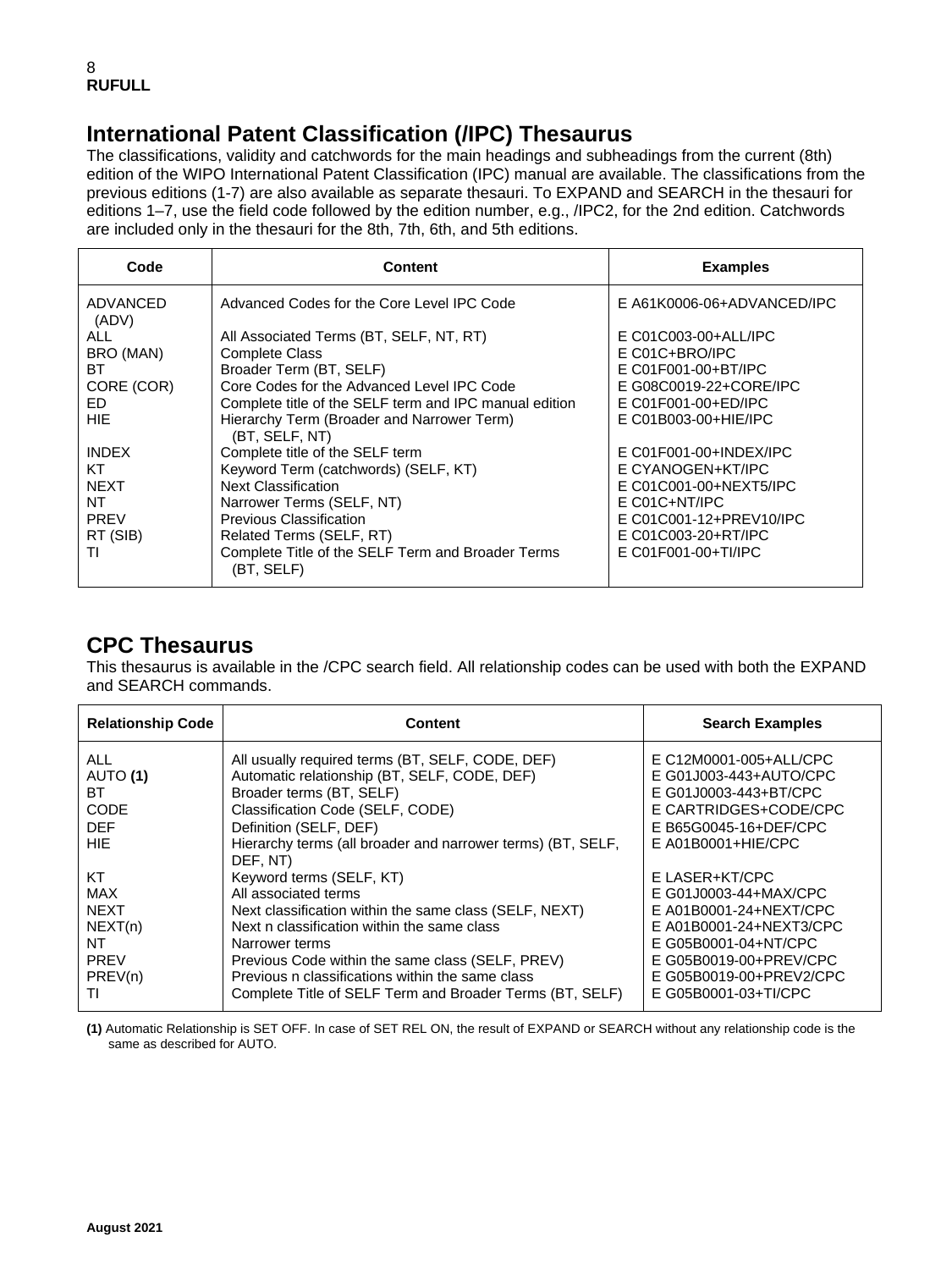## **DISPLAY and PRINT Formats**

Any combination of formats may be used to display or print answers. Multiple codes must be separated by spaces or commas, e.g., D L1 1-5 TI PA. The fields are displayed or printed in the order requested.

The information of the latest publication is displayed by default. To display the content for all levels of the record you can combine all display fields and formats with the qualifier .M except FA, SCAN, and TRIAL.

For displaying a particular publication of a database record, you can simply add for certain display field the kind code to the appropriate display format, e.g. ALL.A. Fields that allow this are indicated by a number (3).

Hit-term highlighting is available for all fields. Highlighting must be ON during SEARCH to use the HIT, KWIC, and OCC formats.

The default display format is STD.M, i.e., all publication levels of one family in the STD format.

| Format              | <b>Content</b>                                  | <b>Examples</b>    |
|---------------------|-------------------------------------------------|--------------------|
| AB (ABS)            | Abstract                                        | <b>D TI AB 1-5</b> |
| <b>ABEN</b>         | Abstract (English)                              | D ABEN             |
| AI (AP) (1)         | Application Information                         | D AI               |
| AG                  | Agent                                           | D AG               |
| AN                  | <b>Accession Number</b>                         | DL3 AN             |
| CLM(3)              | Claims                                          | D CLM              |
| <b>CLMEN</b>        | Claims (English)                                | <b>D CLMEN</b>     |
| CLMN(2)             | Number of Claims                                | <b>D CLMN</b>      |
| <b>CPC</b>          | Cooperative Patent Classification               | D CPC              |
| CPC.TAB             | CPC, Tabular                                    | CPC.TAB            |
| DETD <sub>(3)</sub> | <b>Detailed Description</b>                     | D DETD             |
| <b>DETDEN</b>       | <b>Detailed Description (English)</b>           | <b>D DETDEN</b>    |
| DETN(2)             | Number of Paragraphs in DETD                    | <b>D DETN</b>      |
| DT (TC)             | Document Type                                   | D <sub>D</sub> T   |
| ED                  | <b>Entry Date</b>                               | D ED               |
| <b>EDP</b>          | <b>Entry Date Patent</b>                        | D EDP              |
| <b>EDTX</b>         | Entry Date of Fulltext                          | <b>D EDTX</b>      |
| <b>EPC</b>          | <b>European Patent Classification</b>           | D EPC              |
| FA                  | Field Availability (for all publication levels) | D FA               |
| IC.                 | IPC (format contains ICA, ICI, ICM, ICS)        | D IC               |
| <b>ICA</b>          | IPC, Additional                                 | D ICA              |
| ICI                 | IPC, Index                                      | D ICA              |
| <b>ICM</b>          | IPC, Main                                       | D IC               |
| ICO                 | In-Computer-only Classification                 | D ICO              |
| <b>ICS</b>          | IPC, Secondary                                  | D ICS              |
| IN (AU)             | Inventor (in English)                           | D IN               |
| IN.CNY              | Inventor, Country                               | D IN.CNY           |
| <b>IPCI</b>         | IPC, Initial                                    | <b>D IPCI</b>      |
| <b>IPCR</b>         | IPC, Reclassified                               | <b>DIPCR</b>       |
| KT                  | <b>Key Terms</b>                                | D KT               |
| LA                  | Language                                        | D LA               |
| LAF                 | Language of Filing                              | D LAF              |
| <b>MCLM</b>         | Main Claim                                      | D MCLM             |
| <b>MCLMEN</b>       | Main Claim (in English)                         | <b>D MCLMEN</b>    |
| PA (CS)             | Patent Applicant/Patentee (in English)          | D PA               |
| PA.CNY              | Patent Applicant, Country                       | D PA.CNY           |
| <b>PAN</b>          | <b>Patent Applicant Normalized</b>              | D PAN              |
| PAS                 | Patent Applicant Standardized                   | D PAS              |
| PI (PN, PATS) (1)   | Patent Information                              | D <sub>PI</sub>    |
| PIT                 | Patent Information Publication Type             | D PIT              |
|                     |                                                 |                    |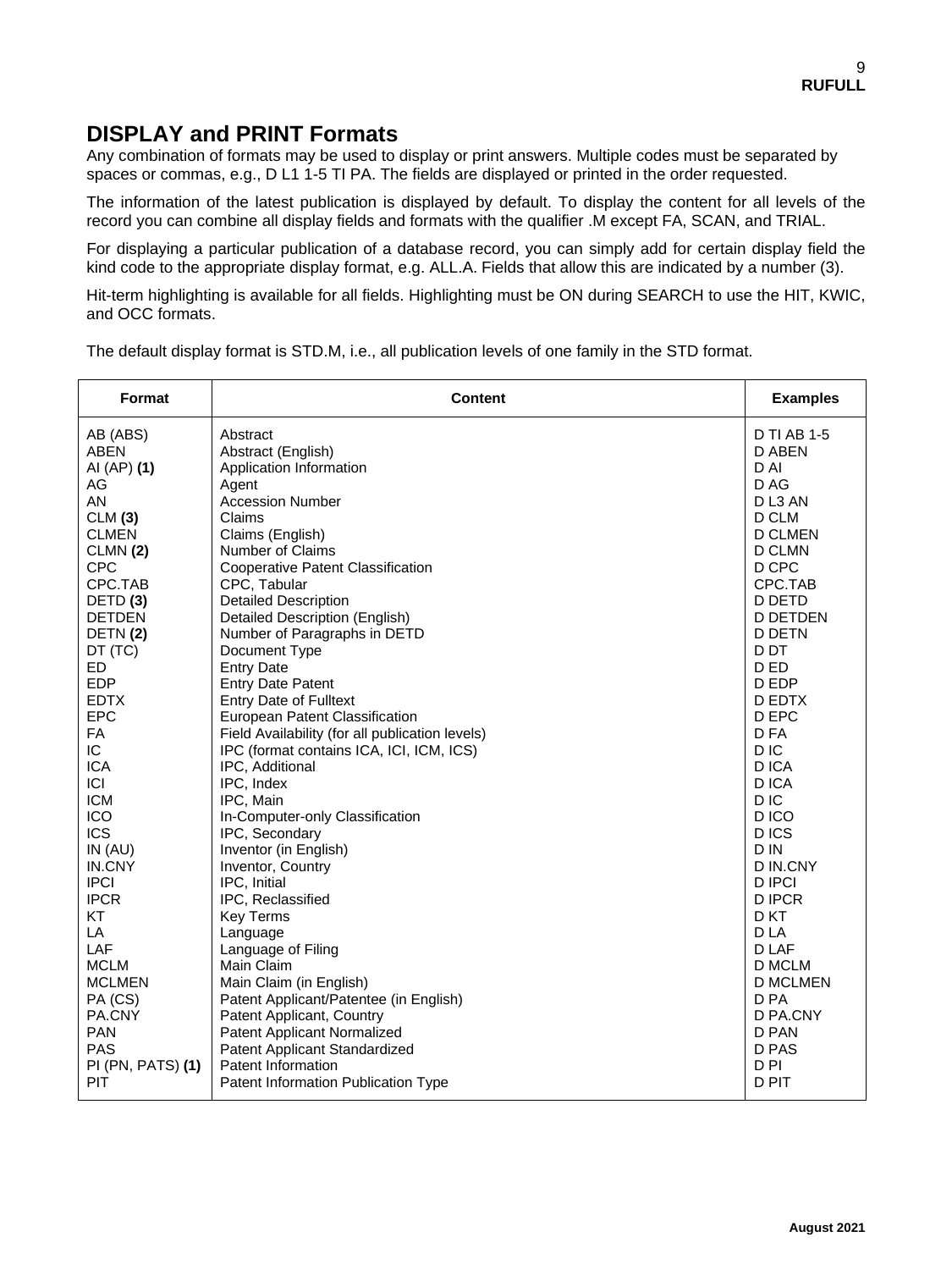## **DISPLAY and PRINT Formats (cont'd)**

| Format                                                                                                         | <b>Content</b>                                                                                                                                                                                                                                                                                                                                                             | <b>Examples</b>                                                             |
|----------------------------------------------------------------------------------------------------------------|----------------------------------------------------------------------------------------------------------------------------------------------------------------------------------------------------------------------------------------------------------------------------------------------------------------------------------------------------------------------------|-----------------------------------------------------------------------------|
| <b>PNO</b><br><b>PRN (PRAI) (1,5)</b><br>PRNO (PRAO) (2)<br>RLI (RLN)<br>TIEN (TI)<br><b>UP</b><br><b>UPTX</b> | Patent Number, Original Format<br>Priority Information<br>Priority Number, Original Format<br><b>Related Patent Information</b><br>Title (in English)<br><b>Update Date</b><br><b>Update Date Text</b>                                                                                                                                                                     | D PNO<br>D PRN<br>D PRNO<br>D RLI<br><b>D TIEN</b><br>D UP<br><b>D UPTX</b> |
| ALL (1)<br>IALL(1)<br>DALL (1)<br>APPS (1)<br>BIB (1)                                                          | AN, EDP, ED, UP, EDTX, UPTX, DED, DUPD, TIEN, IN, PA, PAS, PAN,<br>LAF, LA, DT, PIT, PI, AI or APO (only if no AI), RLI, PRAI or PRAO (only if no<br>PRAI), ICM, ICS, IPCI, IPCR, CPC, ABEN, DETDEN, CLMEN, KT<br>ALL, indented with text labels<br>ALL, delimited for post processing<br>AI, RLN, PRAI<br>AN, EDP, ED, EDTX, UP, UPTX, DED, DUPD, TIEN, IN, PA, PAS, PAN, | D ALL<br><b>DIALL</b><br><b>D DALL</b><br>D APPS<br>D BIB                   |
| IBIB(1)<br>BRIEF (1)                                                                                           | LAF, LA, DT, PIT, PI, AI, RLI, PRAI<br>BIB, indented with text labels<br>AN, ED, EDTX, UP, UPTX, DED, DUPD, TIEN, IN, PA, PAS, PAN, LAF, LA,<br>DT, PIT, PI, AI, RLI, PRAI, ICM, ICS, IPCI, IPCR, CPC, ABEN, MCLMEN,<br>KT                                                                                                                                                 | D IBIB<br><b>D BRIEF</b>                                                    |
| IBRIEF (1)<br>IND.<br><b>IPC</b><br><b>IPC.TAB</b><br>CPC.TAB<br>MAX (ALL.M) (1)                               | BRIEF, indented with text labels<br>ED, IPC (ICM, ICS, IPCI, IPCR), CPC<br>International Patent Classification (ICM, ICS, IPCI, IPCR)<br>IPC, IPC.KW, IPC.VER, in tabular version<br>CPC, in tabular version<br>AN, EPD, ED, EDTX, UP, UPTX, DED, DUPD, TIEN, IN, PA, PAS, PAN, AG,<br>LAF, LA, DT, PIT, PI, AI, RLI, PRAI, ICM, ICS, IPCI, IPCR, CPC, ABEN,               | <b>DIBRIEF</b><br>D IND<br>D IPC<br>D IPC.TAB<br>D CPC.TAB<br>D MAX         |
| IMAX (IALL.M) (1)<br>SCAN (4)<br>STD (1)                                                                       | DETDEN, CLMEN, KT, FA for all levels of publication<br>MAX, indented with text labels<br>TI (random display without answer numbers)<br>AN, ED, EDTX, UP, UPTX, DED, DUPD, TIEN, IN, PA, PAS, PAN, AG, LAF,<br>LA, DT, PIT, PI, AI, RLI, PRAI, ICM, ICS, IPCI, IPCR, CPC (STD.M is<br>default)                                                                              | D IMAX<br><b>D SCAN</b><br>D STD                                            |
| ISTD(1)<br>TRIAL (TRI, SAM,<br>SAMPLE, FREE)<br>ТX                                                             | STD, indented with text labels<br>ED, EDTX, UP, UPTX, TIEN, FA, DETN, CLMN<br>DETDEN, CLMEN                                                                                                                                                                                                                                                                                | <b>DISTD</b><br><b>D TRIAL</b><br>D TX                                      |
| HIT.<br><b>KWIC</b><br>OCC                                                                                     | Hit term(s) and field(s)<br>Up to 50 words before and after hit term(s) (KeyWord-In-Context)<br>Number of occurrences of hit term(s) and field(s) in which they occur                                                                                                                                                                                                      | D HIT<br><b>D KWIC</b><br>D OCC                                             |

**(1)** By default, patent numbers, application and priority numbers are displayed in STN Format. To display them in Derwent format, enter SET PATENT DERWENT at an arrow prompt. To reset display to STN Format, enter SET PATENT STN.

**(2)** Custom display only.

**(3)** You can combine this display field with the qualifier .PK (Patent Kind Code) to display the content for a certain publication level of a record, e.g. CLM.B2.

**(4)** SCAN must be specified on the command line, i.e., D SCAN or DISPLAY SCAN.

**(5)** If priority information is not available for a certain document, this information is taken from the application information of this document and marked with an asterisk (\*).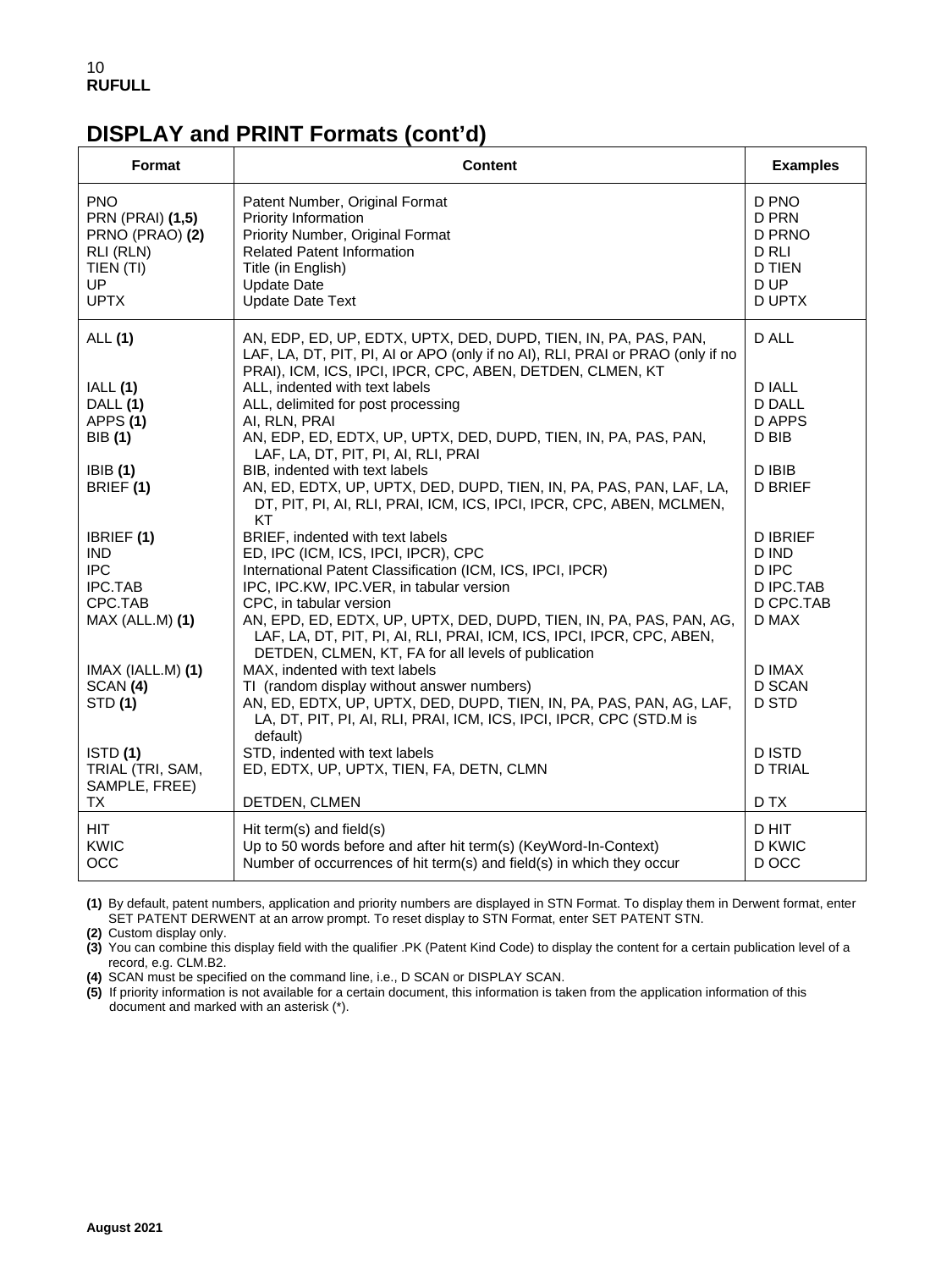## **SELECT, ANALYZE, and SORT Fields**

The SELECT command is used to create E-numbers containing terms taken from the specified field(s) in an answer set.

The ANALYZE command is used to create an L-number containing terms taken from the specified field(s) in an answer set.

The SORT command is used to rearrange the search results in either alphabetic or numeric order of the specified field(s).

You can combine all fields except FA with the qualifier .M to SELECT/ANALYZE the content of all publication levels.

| <b>Field Name</b>                                          | <b>Field Code</b> | ANALYZE/<br>SELECT(1) | <b>SORT</b> |
|------------------------------------------------------------|-------------------|-----------------------|-------------|
| <b>Accession Number</b>                                    | ΑN                | Υ                     | Y           |
| <b>Application Country</b>                                 | <b>AC</b>         | Υ                     | Y           |
| <b>Application Date</b>                                    | AD                | Υ                     | Y           |
| Application Information                                    | AI (AP, APPS)     | Y(2)                  | Y           |
| Application Number, Original                               | <b>APO</b>        | Υ                     | N           |
| <b>Application Year</b>                                    | AY                | Y                     | Υ           |
| <b>CPC Classification</b>                                  | <b>CPC</b>        | Υ                     | Y           |
| Document Type                                              | DT                | Y                     | Υ           |
| <b>Entry Date</b>                                          | ED                | Υ                     | Y           |
| <b>Entry Date Full-Text</b>                                | <b>EDTX</b>       | Υ                     | Υ           |
| <b>EPC</b>                                                 | <b>EPC</b>        | Y                     | Υ           |
| <b>Field Availability</b>                                  | FA                | Y                     | N           |
| <b>ICO</b>                                                 | <b>ICO</b>        | Y                     | Υ           |
| International Patent Classification                        | IC                | Y                     | N           |
| Inventor                                                   | IN(AU)            | Y                     | Υ           |
| Inventor, Country                                          | IN.CNY            | Y                     | Y           |
| IPC (ICM, ICS, IPCI, IPCR)                                 | <b>IPC</b>        | Υ                     | Y           |
| IPC, Additional                                            | IPC.A             | Y(3)                  | N           |
| IPC, Advanced Level Symbols                                | <b>ICA</b>        | Υ                     | Y           |
| IPC, Advanced Level Symbols for Invention                  | <b>IPC.AI</b>     | Y(3)                  | N           |
| IPC. Index                                                 | ICI               | Y                     | Υ           |
| IPC, Initial                                               | <b>IPCI</b>       | Υ                     | Υ           |
| IPC, Main                                                  | <b>ICM</b>        | Υ                     | Υ           |
| IPC, Reclassified                                          | <b>IPCR</b>       | Υ                     | Y           |
| IPC, Reform                                                | <b>IPC.REF</b>    | Y                     | N           |
| IPC, Secondary                                             | <b>ICS</b>        | Υ                     | Y           |
| <b>Key Terms</b>                                           | KT                | Y                     | N           |
| Language                                                   | LA                | Y                     | Y           |
| Language of Filing                                         | LAF               | Υ                     | Y           |
| Number of Paragraphs in DETD                               | <b>DETN</b>       | N                     | Υ           |
| Occurrence Count of Hit Terms                              | OCC               | N                     | Υ           |
| Patent Assignee/Patentee                                   | PA (CS)           | Y                     | Υ           |
| Patent Assignee, Country                                   | PA.CNY            | Y                     | Υ           |
| <b>Patent Applicant Normalized</b>                         | <b>PAN</b>        | Y                     | Υ           |
| Patent Applicant Standardized                              | <b>PAS</b>        | Y                     | Y           |
| <b>Patent Country</b>                                      | PC                | Y                     | Υ           |
| Patent Information Publication Type                        | PIT               | Y                     | Y           |
| <b>Patent Kind Code</b>                                    | <b>PK</b>         | Y                     | Y           |
| <b>Patent Number</b>                                       | PI (PN, PATS)     | Y (default)           | Υ           |
| Patent Number, Original                                    | <b>PNO</b>        | Y                     | Υ           |
| Patent Number/Kind Code                                    | <b>PNK</b>        | Y                     | Υ           |
| Pre-IPC8 Symbols from ICM and first IPC8 values from 2006- | IPC.F             | Y(3)                  | Y           |
| present                                                    |                   |                       |             |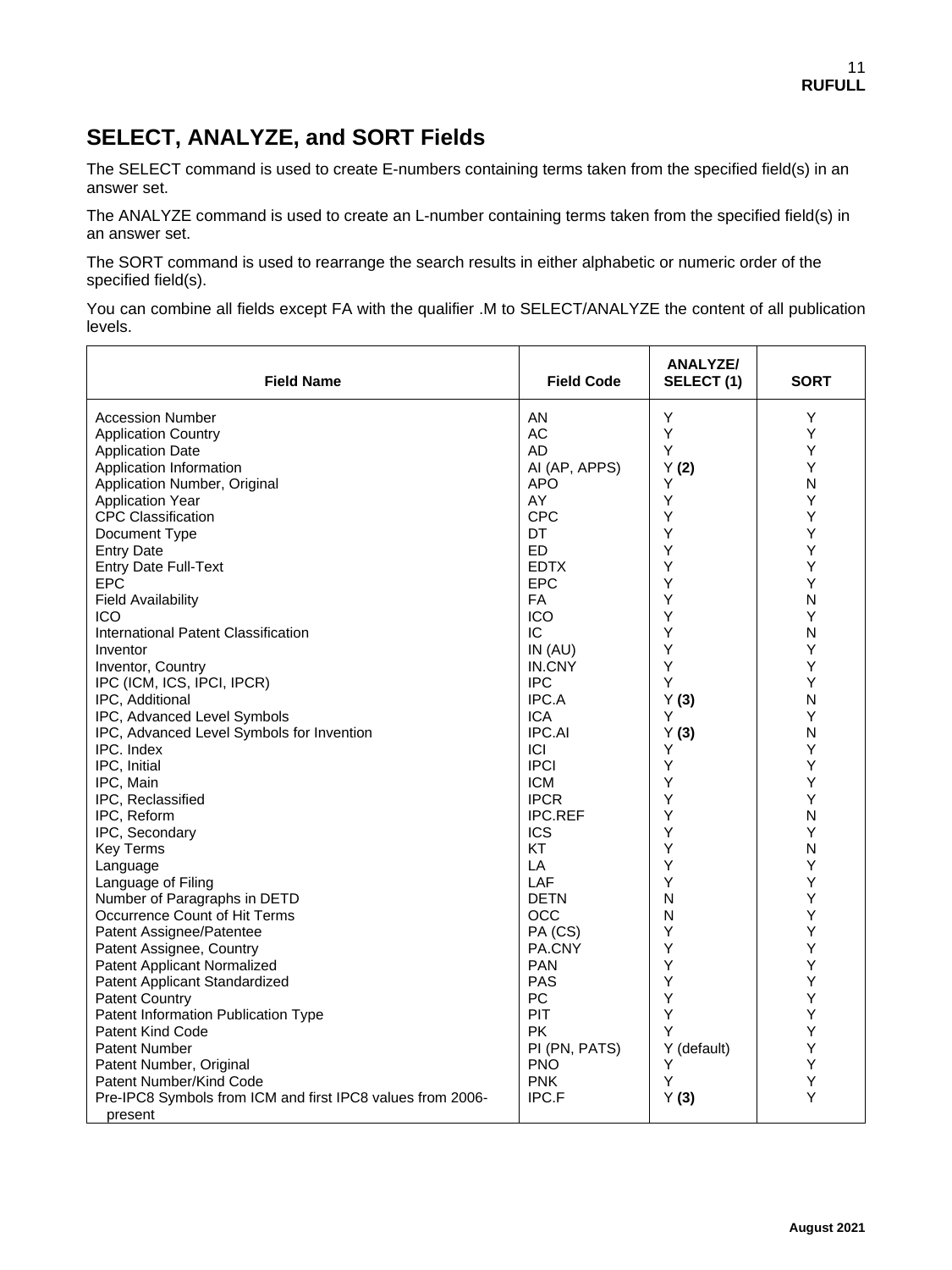## 12 **RUFULL SELECT, ANALYZE, and SORT Fields (cont'd)**

| <b>Field Name</b>                 | <b>Field Code</b> | <b>ANALYZE/</b><br>SELECT (1) | <b>SORT</b> |
|-----------------------------------|-------------------|-------------------------------|-------------|
| <b>Priority Country</b>           | <b>PRC</b>        | Υ                             | Y           |
| <b>Priority Date</b>              | <b>PRD</b>        | Υ                             |             |
| <b>Priority Date, First</b>       | <b>PRDF</b>       | Υ                             |             |
| <b>Priority Number</b>            | PRN (PRAI)        | Υ                             |             |
| Priority Number, Original         | <b>PRNO</b>       | Υ                             |             |
| <b>Priority Year</b>              | <b>PRY</b>        | Y                             |             |
| Priority Year, First              | <b>PRYF</b>       |                               |             |
| <b>Publication Date</b>           | PD.               | Υ                             |             |
| <b>Publication Year</b>           | PY.               | Υ                             |             |
| <b>Related Patent Country</b>     | <b>RLC</b>        | Υ                             |             |
| <b>Related Application Number</b> | <b>RLN</b>        | Υ                             |             |
| <b>Related Application Date</b>   | <b>RLD</b>        | Υ                             |             |
| <b>Related Application Type</b>   | <b>RLT</b>        | Υ                             |             |
| <b>Related Application Year</b>   | <b>RLY</b>        | Υ                             |             |
| <b>Related Patent Date</b>        | <b>RLPD</b>       | Υ                             |             |
| <b>Related Patent Number</b>      | <b>RLPN</b>       | Υ                             |             |
| <b>Related Patent Year</b>        | <b>RLPY</b>       | Υ                             |             |
| Title                             | TIEN              | Υ                             |             |
| <b>Update Date</b>                | UP.               | Υ                             |             |
| <b>Update Date Text</b>           | <b>UPTX</b>       | Υ                             |             |

**(1)** HIT may be used to restrict terms extracted to terms that match the search expression used to create the answer set, e.g., SEL HIT TI.

**(2)** Selects or analyzes application numbers with /AP appended to the terms created by SELECT.

**(3)** Appends /IPC to the terms created by SELECT.

# **Sample Records**

#### **DISPLAY BIB**

| 305449 RUFULL EDP 20210727 ED 20210727 UP 20210727 EDTX 20210727       |
|------------------------------------------------------------------------|
| DED 20120820 DUPD 20181016                                             |
| N-OXYCARBONYL-SUBSTITUTED 5-DEOXY-5-FLUOROCYTIDINES AND PHARMACEUTICAL |
| FORMULATION                                                            |
| ARASAKI Motokhiro, JP                                                  |
| IShITSUKA Khideo, JP                                                   |
| KURUMA Isami, JP                                                       |
| MIVA Masanori, JP                                                      |
| MURASAKI Chikako, JP                                                   |
| ShIMMA Nobuo, JP                                                       |
| UMEDA Isao, JP                                                         |
| PA F.KhOFFMANN-LJa ROSh AG                                             |
| F.KHOFFMANN LJA ROSH                                                   |
| Russian                                                                |
| LA Russian                                                             |
| DT Patent; (Fulltext)                                                  |
| RU 2458932<br>C2 20120820                                              |
| RUC2 PATENT FOR INVENTION (2ND PUBL.) [FROM NO. 2000001 ONWARDS]       |
| AI RU 1993-56196<br>19931216                                           |
| 19921218ISTD.MS<br>PRAI EP 1992-121538                                 |
|                                                                        |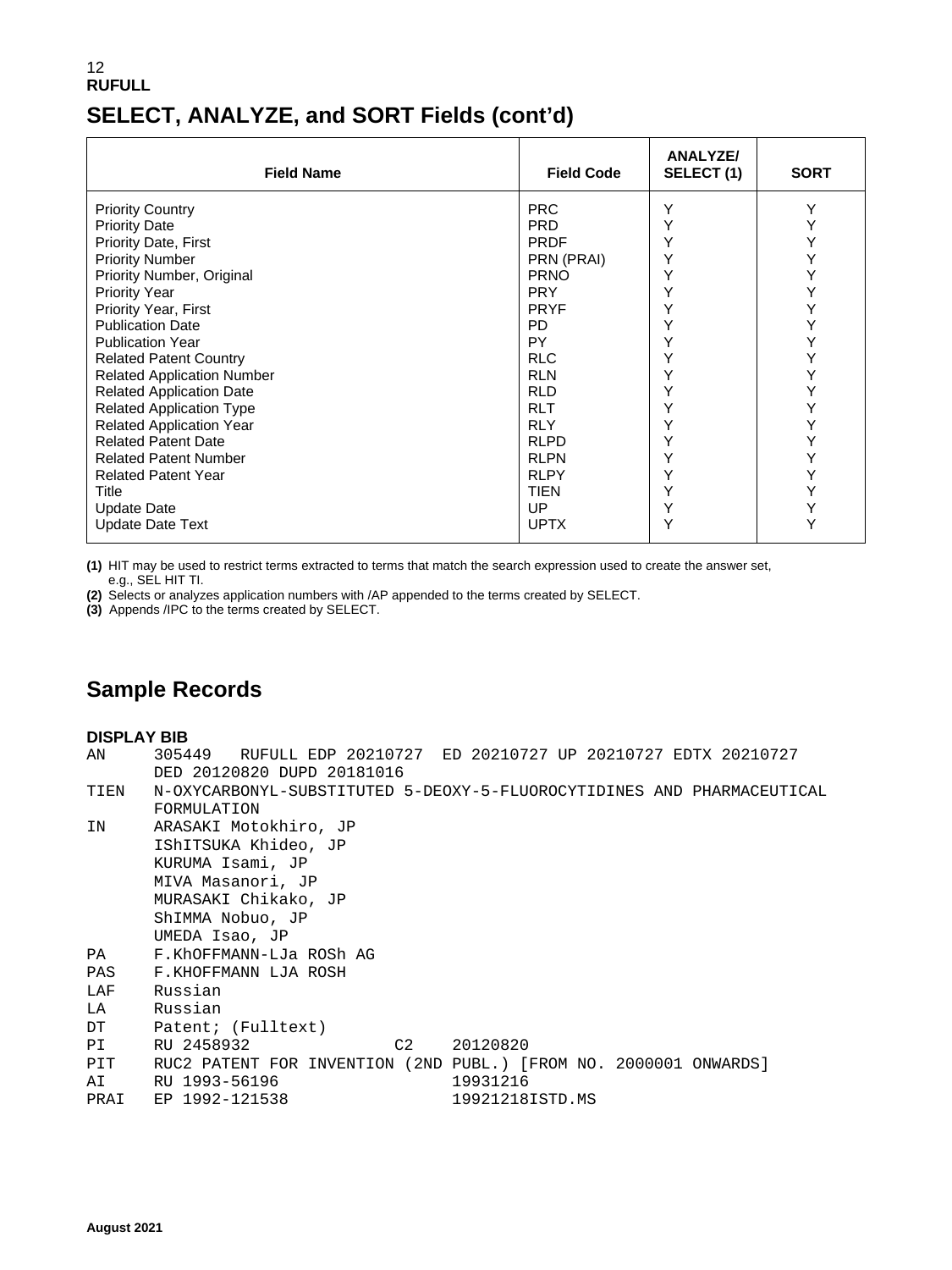### **DISPLAY ISTD.M** 1853211 RUFULL<br>20210727 ENTRY DATE PATENT: 20210727<br>ENTRY DATE: 20210727 ENTRY DATE: 20210727<br>
UPDATE DATE: 20210727 UPDATE DATE: ENTRY DATE (FULLTEXT): 20210727 DATA ENTRY DATE: 20141016 DATA UPDATE DATE: 20200107 TITLE (ENGLISH): PHARMACEUTICAL COMPOSITION, CONTAINING FITOKANNABINOIDYKANNABIDIVARIN (CBDV) AND KANNABIDIOL  $(CBD)$ LANGUAGE OF FILING: English LANGUAGE OF PUBL.: Russian DOCUMENT TYPE: Patent; (Fulltext) PATENT INFORMATION: EA 2014090711 A1 20140930 PATENT INFORMATION TYPE:EAA1 PUBLICATION OF APPLICATION WITH SEARCH REPORT APPLICATION INFO.: BA 2014-90711 A 20120914<br>PRIORITY INFO.: GB 2011-16789 20110929 PRIORITY INFO.: GB 2011-16789 20110929<br>WO 2012-GB52284 20120914 WO 2012-GB52284 20120914<br>WO 2013045891 20130404 RELATED PATENT INFO.: WO 2013045891 20130404 RELATED DOC. INFO.: WO 2012-GB52284 20120914 PCT Application<br>IPC ORIGINAL: <br>A61K0031-05 IPC ORIGINAL: A61K0031-05 [I,A]; A61K0031-352 [I,A]; A61K0036-185 [I,A]; A61K0045-06 [I,A]; A61P0025-08 [I,A]<br>CPC CLASSIF.: A61K0031-352; A61K0031-045; A61K0031-353; A61K0031-352; A61K0031-045; A61K0031-353; A61K0045-06; A61K0031-05; A61K0036-185 ACCESSION NUMBER: 1853211 RUFULL ENTRY DATE PATENT: 20210727 ENTRY DATE: 20210727<br>
UPDATE DATE: 20210727 UPDATE DATE: ENTRY DATE (FULLTEXT): 20210727<br>DATA ENTRY DATE: 20180308 DATA ENTRY DATE: DATA UPDATE DATE: 20200107<br>TITLE (ENGLISH): PHARMACE PHARMACEUTICAL COMPOSITION, CONTAINING FITOKANNABINOIDYKANNABIDIVARIN (CBDV) AND KANNABIDIOL (SYDNEY) LANGUAGE OF FILING: English LANGUAGE OF PUBL.: Russian DOCUMENT TYPE: Patent; (Fulltext) PATENT INFORMATION: EA 2014090711 A8 20180228 PATENT INFORMATION TYPE:EAA8 MODIFIED FIRST PAGE [FROM 20120101 ONWARDS] APPLICATION INFO.: EA 2014-90711 A 20120914<br>PRIORITY INFO.: GB 2011-16789 20110929 PRIORITY INFO.: GB 2011-16789 20110929<br>WO 2012-GB52284 20120914 WO 2012-GB52284 20120914<br>WO 2013045891 20130404 RELATED PATENT INFO.: WO 2013045891 20130404<br>RELATED DOC. INFO.: WO 2012-GB52284 20120914 WO 2012-GB52284 20120914 PCT Application<br>IPC ORIGINAL: <br>A61K0031-05 IPC ORIGINAL: A61K0031-05 [I,A]; A61K0031-352 [I,A]; A61K0036-185 [I,A]; A61K0045-06 [I,A]; A61P0025-08 [I,A] CPC CLASSIF.: A61K0031-352; A61K0031-045; A61K0031-353; A61K0045-06; A61K0031-05; A61K0036-185 ACCESSION NUMBER: 1853211 RUFULL ENTRY DATE PATENT: 20210727 ENTRY DATE: 20210727<br>
UPDATE DATE: 20210727 UPDATE DATE: ENTRY DATE (FULLTEXT): 20210727 DATA ENTRY DATE: 20180614<br>DATA UPDATE DATE: 20200107 DATA UPDATE DATE: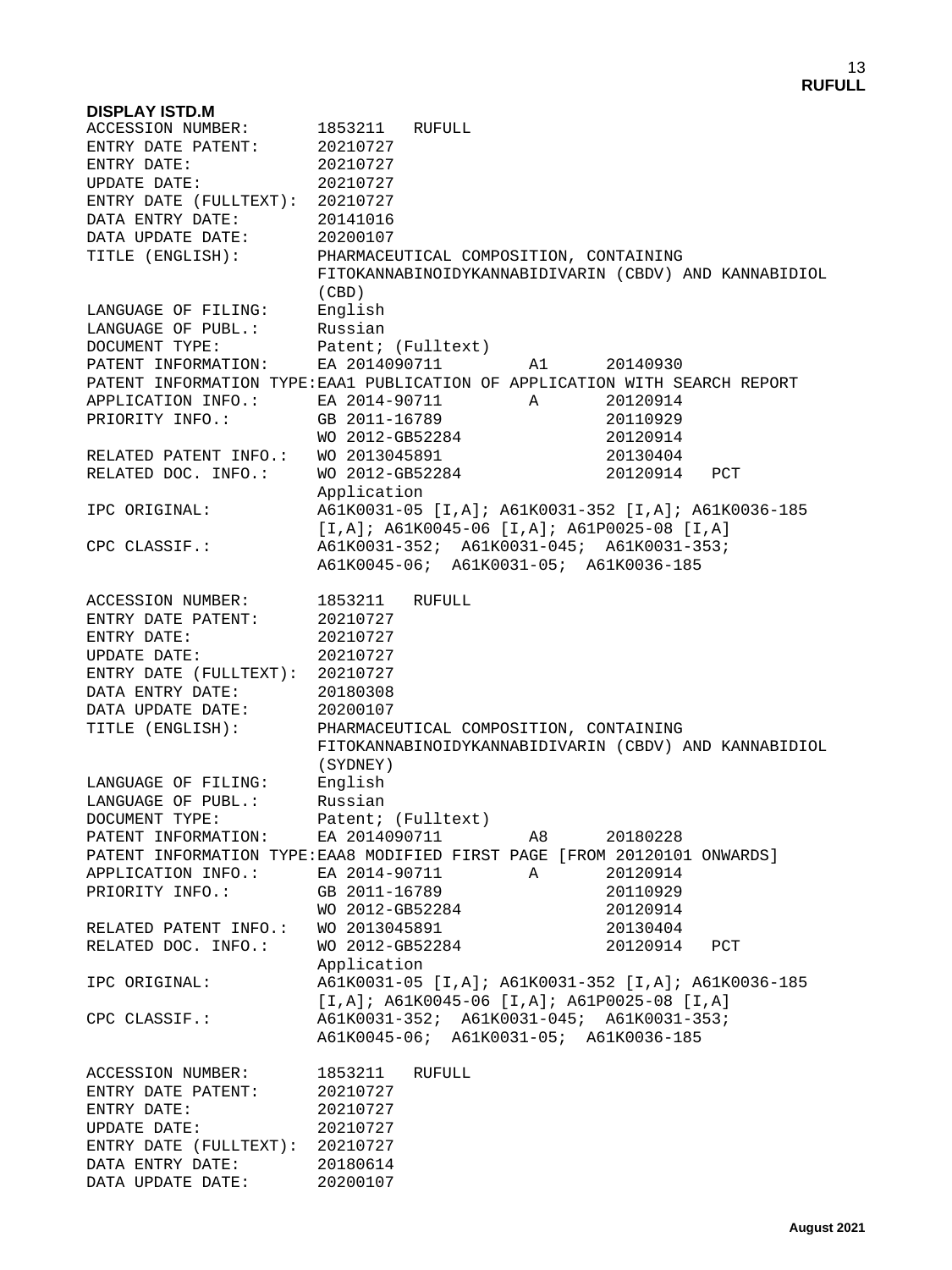| TITLE (ENGLISH): PHARMACEUTICAL COMPOSITION COMPRISING THE |                                                         |           |              |  |
|------------------------------------------------------------|---------------------------------------------------------|-----------|--------------|--|
|                                                            | PHYTOCANNABINOIDS CANNABIDIVARIN (CBDV) AND CANNABIDIOL |           |              |  |
|                                                            | (CBD)                                                   |           |              |  |
| $PATH$ $APPLICANT(S)$ :                                    | GW PHARMA LTD                                           |           |              |  |
|                                                            | OTSUKA PHARMA CO LTD                                    |           |              |  |
| PATENT APPL. STANDARD.: GW PHARMA; OTSUKA PHARMA           |                                                         |           |              |  |
| PATENT APPL. NORMAL.: OTSUKA                               |                                                         |           |              |  |
| LANGUAGE OF FILING: English                                |                                                         |           |              |  |
| LANGUAGE OF PUBL.: Russian                                 |                                                         |           |              |  |
| DOCUMENT TYPE: Patent; (Fulltext)                          |                                                         |           |              |  |
| PATENT INFORMATION: EA 29697                               |                                                         | <b>B1</b> | 20180531     |  |
| PATENT INFORMATION TYPE: EAB1 PATENT                       |                                                         |           |              |  |
| APPLICATION INFO.: EA 2014-90711 A                         |                                                         |           | 20120914     |  |
| PRIORITY INFO.: GB 2011-16789                              |                                                         |           | 20110929     |  |
|                                                            | WO 2012-GB52284                                         |           | 20120914     |  |
| RELATED PATENT INFO.: WO 2013045891                        |                                                         |           | 20130404     |  |
| RELATED DOC. INFO.: WO 2012-GB52284                        |                                                         |           | 20120914 PCT |  |
|                                                            | Application                                             |           |              |  |
| IPC ORIGINAL:                                              |                                                         |           |              |  |
|                                                            | $[I,A]$ ; A61K0045-06 $[I,A]$ ; A61P0025-08 $[I,A]$     |           |              |  |
| CPC CLASSIF.:                                              | A61K0031-352; A61K0031-045; A61K0031-353;               |           |              |  |
|                                                            | A61K0045-06; A61K0031-05; A61K0036-185                  |           |              |  |

#### **DISPLAY ALL (STN format)**

| ΑN         | 399838 RUFULL EDP 20210727 ED 20210727 UP 20210727 EDTX 20210727<br>DUPD 20171101 |  |  |  |  |
|------------|-----------------------------------------------------------------------------------|--|--|--|--|
| TIEN       | DEVICE FOR CRYOMASSAGE                                                            |  |  |  |  |
| IN         | Gel'fgat David Mendelevich[RU]                                                    |  |  |  |  |
|            | Skipidarov Sergej Jakovlevich[RU]                                                 |  |  |  |  |
|            | Jakhats Majkl[US]                                                                 |  |  |  |  |
|            | Kamenskij Vjacheslav Tikhonovich[RU]                                              |  |  |  |  |
| PA         | Spetsializirovannoe konstruktorsko-tekhnologicheskoe bjuro "Nord"                 |  |  |  |  |
|            | Spetsializirovannoe konstruktorsko-tekhnologicheskoe bjuro "Nord"                 |  |  |  |  |
| PAS        | SPETSIALIZIROVANNOE KONSTRUKTORSKO TEKHNOLOGICHESKOE BJURO NORD;                  |  |  |  |  |
|            | SPETSIALIZIROVANNOE KONSTRUKTORSKO TEKHNOLOGICHESKOE BJURO NORD                   |  |  |  |  |
| LAF        | Russian                                                                           |  |  |  |  |
| LA         | Russian                                                                           |  |  |  |  |
|            |                                                                                   |  |  |  |  |
| DT         | Patent; (Fulltext)                                                                |  |  |  |  |
| PI         | RU 2047298<br>C1<br>19951110                                                      |  |  |  |  |
| PIT        | RUC1 PATENT FOR INVENTION [FROM NO. 2000001 ONWARDS]                              |  |  |  |  |
| AI         | RU 1993-31379<br>19930527<br>$\mathbb A$                                          |  |  |  |  |
| PRAI       | RU 1993-31379<br>19930527                                                         |  |  |  |  |
| ICM        | A61H0007-00 (6)                                                                   |  |  |  |  |
| ICS        | $F25B0001-02$ (6)                                                                 |  |  |  |  |
| IPCI       | A61H0007-00 [I,A]; F25B0001-02 [I,A]                                              |  |  |  |  |
| IPCR       | A61F0007-00 [I,A]; A61F0007-02 [I,A]; F25B0021-04 [N,A]                           |  |  |  |  |
| CPC.       | A61F2007-0003; A61F2007-0296; A61F2007-0075; A61F0007-007;                        |  |  |  |  |
|            | F25B0021-04; F25B2321-0251                                                        |  |  |  |  |
| <b>EPC</b> | A61F0007-00E                                                                      |  |  |  |  |
| <b>ICO</b> | K61F0007-02T2; R25B0021-04; R25B0321-0251; K61F0007-00A2A; K61F0007-00E2          |  |  |  |  |
| ABEN       |                                                                                   |  |  |  |  |

### Original

 FIELD: physical therapy apparatus; cooling massage. SUBSTANCE: device has massage units 1 and 2, each unit has casing containing thermocontact plate, heat removal system and thermoelements. Unit for heating or cooling thermocontact plate includes direct current supply unit. Automatic contrast thermocycle unit is placed between direct current supply unit and switching member. EFFECT: enhanced effectiveness of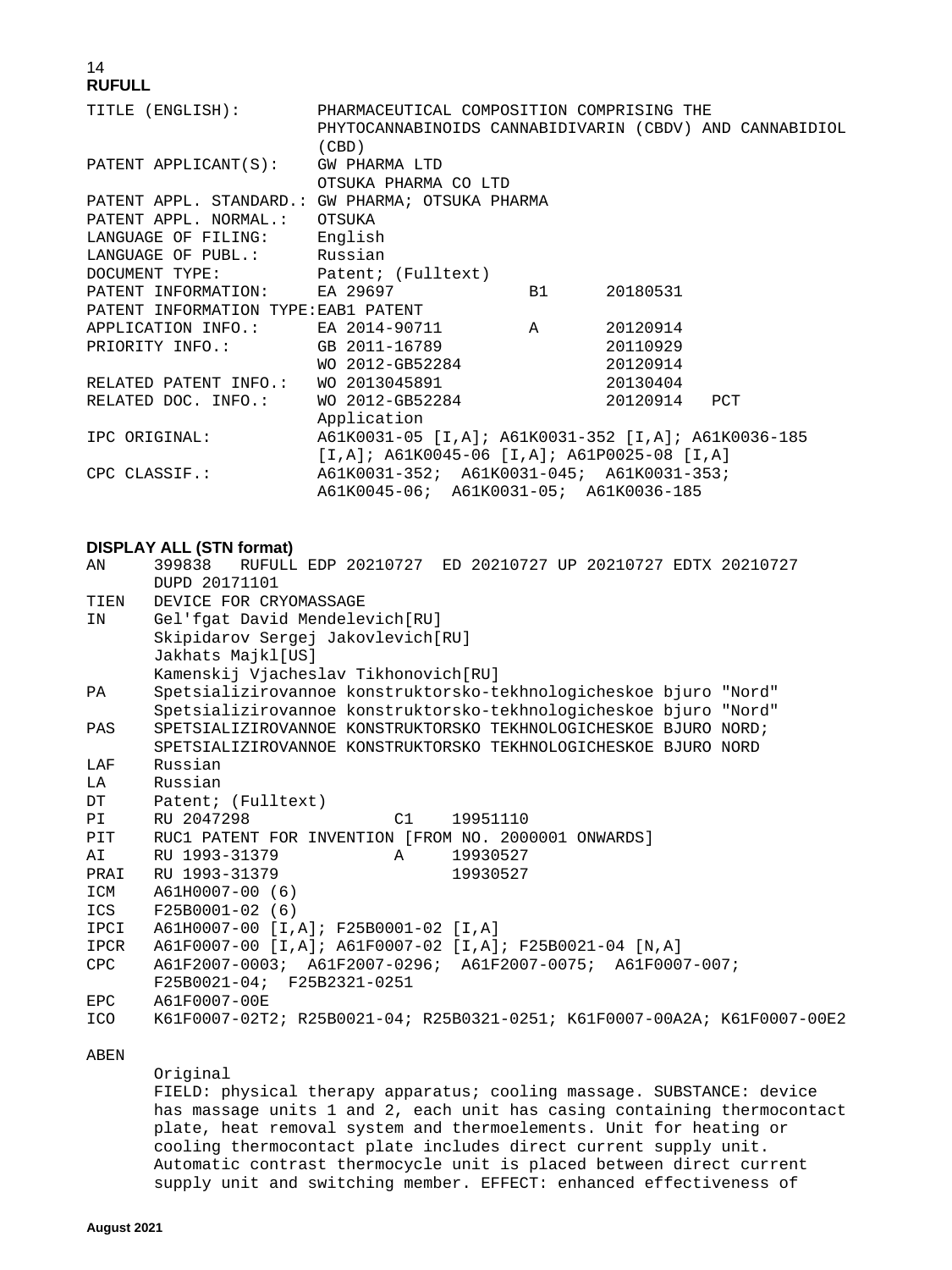massage. 7 cl, 6 dwg

#### ABOL

Original

#### DETD

 [DESC0001] The invention relates to medical equipment and can be used in devices for kriomassazha , mainly used in prophylactic or conducive at face skin massage in cosmetic purposes.

 [DESC0002] Is known device for kriomassazha , containing massage unit, including body, in which there are installed: teplokontaktnaya plate, heat removal system and thermal members, and agent for heating or cooling thermocontact plate, including direct current source, connected through switching element to termoelementam. Known device is used predominantly for massage face skin, besides transfer from of heating to cooling is effected by means of switching of massazherom switching element.

 [DESC0003] On Figure 1 is shown massage unit with articulated joint, formed surface of body; on Figure 2 massage unit with articulated joint, forming surface of heat removal system; on Figure 3 teplokontaktnaya plate with support element; on Figure 4 common type of device; on Figure 5 common type of device with members pressing, consisting of two identical parts; on Figure 6 unit-circuit electric part of device.

 [DESC0004] Device for local skin massage has: massaging units 1 and 2, each of which includes thermal members, consisting of semiconductor branches electronic conductivity of 3 (n-type), semiconductor branches hole conductivity 4 (p-type of), connected at ends commutation bridges 5, electrically insulating interlayer 6 and 7, teplokontaktnuyu plate 8, system of heat sink 9, body 10, which can be made with convex spherical surface 11 ; holder, consisting of two parts 12 and 13, having central recess with spherical concave wall 14, electric terminals thermoelements 15 and 16, the heat removal system may be made with external spherical surface 17, teplokontaktnaya plate may be made with projection 18 over perimeter, on which is fixed the supporting element 19, in plate holder groove is made 20, in which at means of fixer 21 are fixed termination of elements 22 and 23 pressing, made in the form of arc-shaped springs, having shape of headband with arched central portion 24, having curvilinear groove 25, in which at means of fixer 26 is secured end of element pressing; element pressing may have second element, identical to the first and including arc-shaped of spring 27 and 28, central arc-shaped section 29 and retainer 30, and elements of pressing are provided with possibility of changing their mutual arrangement, which is secured retainer 31 ; direct current source 32, connected through switching element 33 to termoelementam , series-connected voltage stabilizer 34 and pulse generator 35 ; wherein the input voltage stabilizer via the connector 36 is connected to the output of the source of direct current 32.

 [DESC0005] Teplokontaktnye plate 8 is made from materials, possessing high thermal conductivity, for example, from copper, aluminium, beryllium oxide or alyumoksidnoi ceramics, in case of realization teplokontaktnoi plate from beryllium oxide or alyumoksidnoi ceramics switching tire thermal elements 5 may directly pripaivatsya to metal layers, preliminarily applied on surface teplokontaktnoi plate. Body 10 preferably made from heat-insulating material, for example, from plastic, the outer surface of the body is made spherical 11, and center of sphere-" 0 (cm. figure 1) is placed in the geometric center of the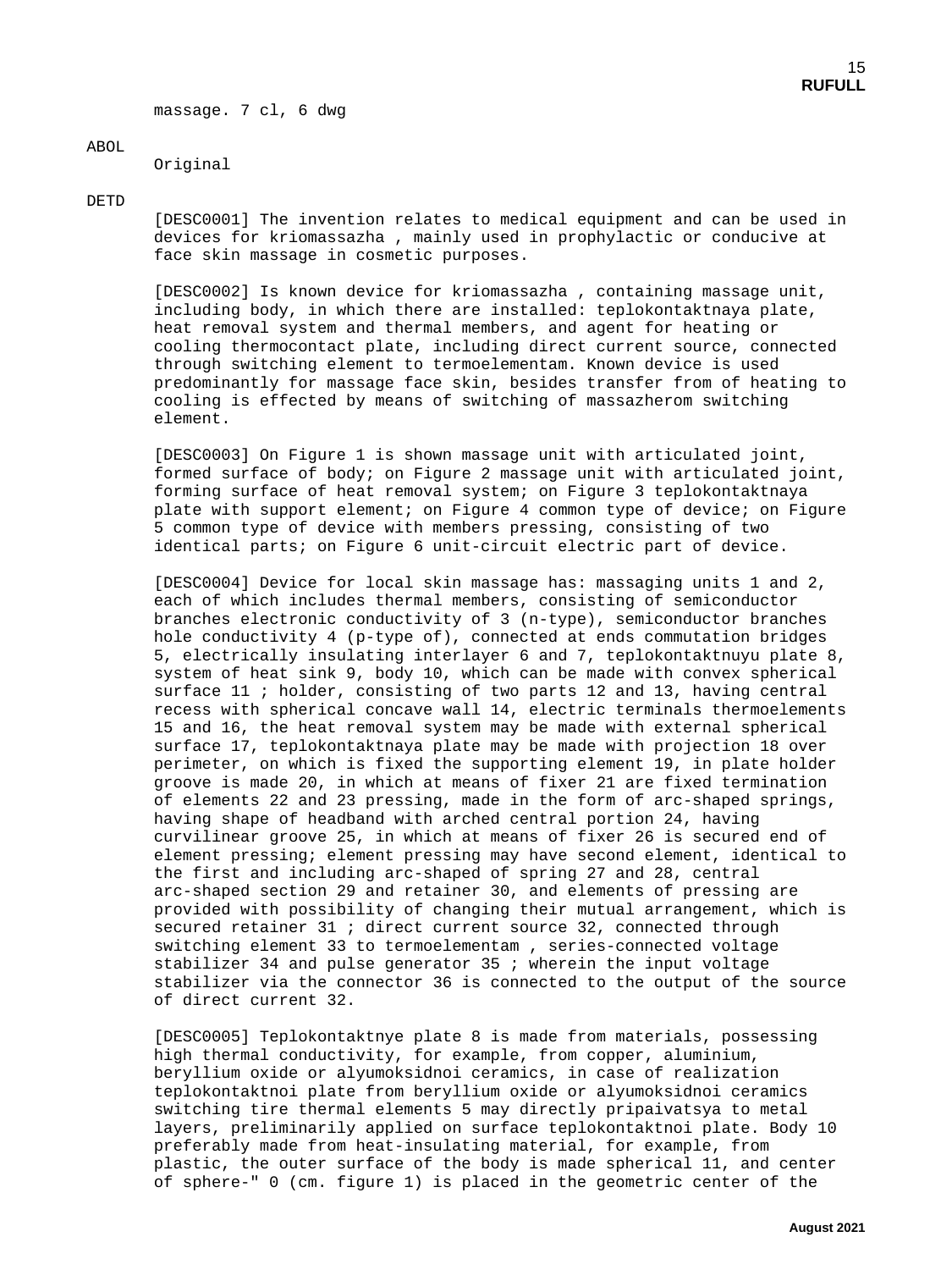housing. Massaging units 1 and 2 is placed in the plates of the holder, each of which consists of two parts 12 and 13, interconnected screws or catches (it is not indicated), with plates is made with central recess, having concave spherical wall 14, curvature of which corresponds to curvature spherical surface of body 11, and at joining of the contact surfaces 11 and 14 form hinge connection. As source of direct current 32, providing power supply of thermoelements, can be used sources of various types, for example, batteries, galvanic elements, photoelectric battery and T. d. Series-connected voltage stabilizer 34, pulse generator 35 and switching element 33 form unit for automatic contrast thermal cycling, which allows in automatic mode cyclically raised and to decrease temperature teplokontaktnoi plate 8.

 [DESC0006] Device for local skin massage operates as follows. Depending on size of a head of the user is adjusted distance between massage units 1 and 2, varying arrangement of end section of arched of spring 3 in curvilinear groove 25, and fixed its retainer 26, simultaneously is installed force of pressing teplokontaktnykh plates 8 to skin. Is adjusted placement of end sections arc-shaped springs 22 and 23 in slots 20 plates holder, setting thereby arrangement of teplokontaktnykh plates 8 in height (for example, setting their in temporal the area near termination of eyebrows) and secured retainer 21. Is additionally regulated length of arc-shaped springs 27 and 28 of the second element holder, trying to its tight fit to back of the. Thereby is increased reliability of fixation massage blocks 1 and 2, eliminating their possible movement in horizontal direction at action of mechanical loads. Regulators of automatic contrast thermal cycling (it is not indicated) is installed specified parameters of the mode of contrast thermal cycling: temperature of heating and cooling teplokontaktnykh plates 8, duration of the processes of cooling and heating (pulse duration), which can be choose in accordance with the recommendations beautician, taking into account individual especially user. Plug-in connector 36 is connected input voltage stabilizer 34 to output of source of direct current 32. Through with thermoelements of the massage blocks 1 and 2 direct current is passed, and due to effect of Peltier s is cooled teplokontaktnoi plate 8 (to 10-17about with). After preset time (for example, 1 min) pulse generator 35 automatically switches the direction of current, passed through with thermoelements of the massage blocks 1 and 2, and heating teplokontaktnoi plate (to 25-32about with). After 1 min pulse generator again changes direction of current and again cooling takes place teplokontaktnoi plate 8 and T. d. Total 7 session duration massage is usually 30-60 min. In the process of contrast thermal cycling occurs periodic tension (at heating) and compression (at cooling) of section of skin, located under teplokontaktnoi plate 8 and simultaneously changes the rate of metabolic processes in this section of skin and subcutaneous layers. Thus massage effect and at sufficient amount sessions massage (usually 20-30) due to stimulating effect on skin is gradual reduction depth of wrinkles on the skin up to complete their disappearance. Upon expiration of time, allotted per session massage, plug 36 voltage stabilizer 34 is disconnected from direct current source 32. For 2-3 min device continues to remain on the patient s head for gradual equalization of temperature teplokontaktnykh plates 8 with temperature of skin. Control effectiveness massage is accepted methods.

 [DESC0007] In comparison with known device for local skin massage allows considerably increased efficiency of massage, since provides contrast thermal cycling at uniform thermal action on massiruemyi section. Without using surgical treatment is smoothing of wrinkles on the face of the up to complete their disappearance. Besides, device may be used not